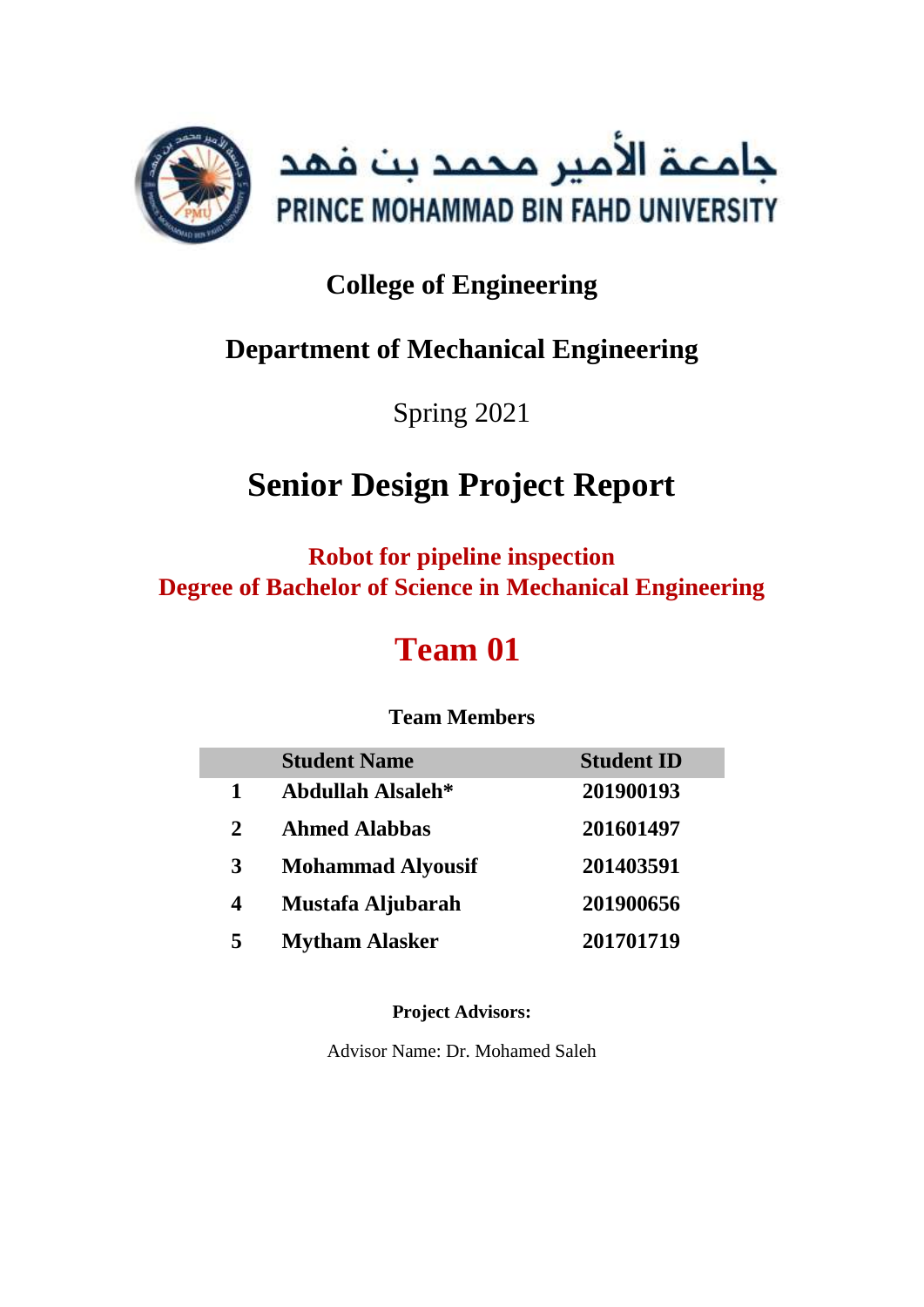#### **Abstract**

Pipelines are found in each and every power plant and, as such are fundamental components of modern worlds. Current industry requires more secure, dependable and productive machines and specifically these working at high paces and under high pressure. This has prompted an expansion interest in observing the wellbeing of all types of pipelines. In any case, due to the dangerous nature of pipelines and the size it's difficult for people to inspect them and give a proper diagnosis without putting their lives at risk. It would be significantly better to figure out how to diagnose those pipelines without utilizing physical work.

This project aim is to plan and deliver a basic robot, where the robot can be installed and research pipelines. The robot is furnished with a few sensors and a camera to get live film of the planned pipeline and use that to decide if there was an issue with it or not.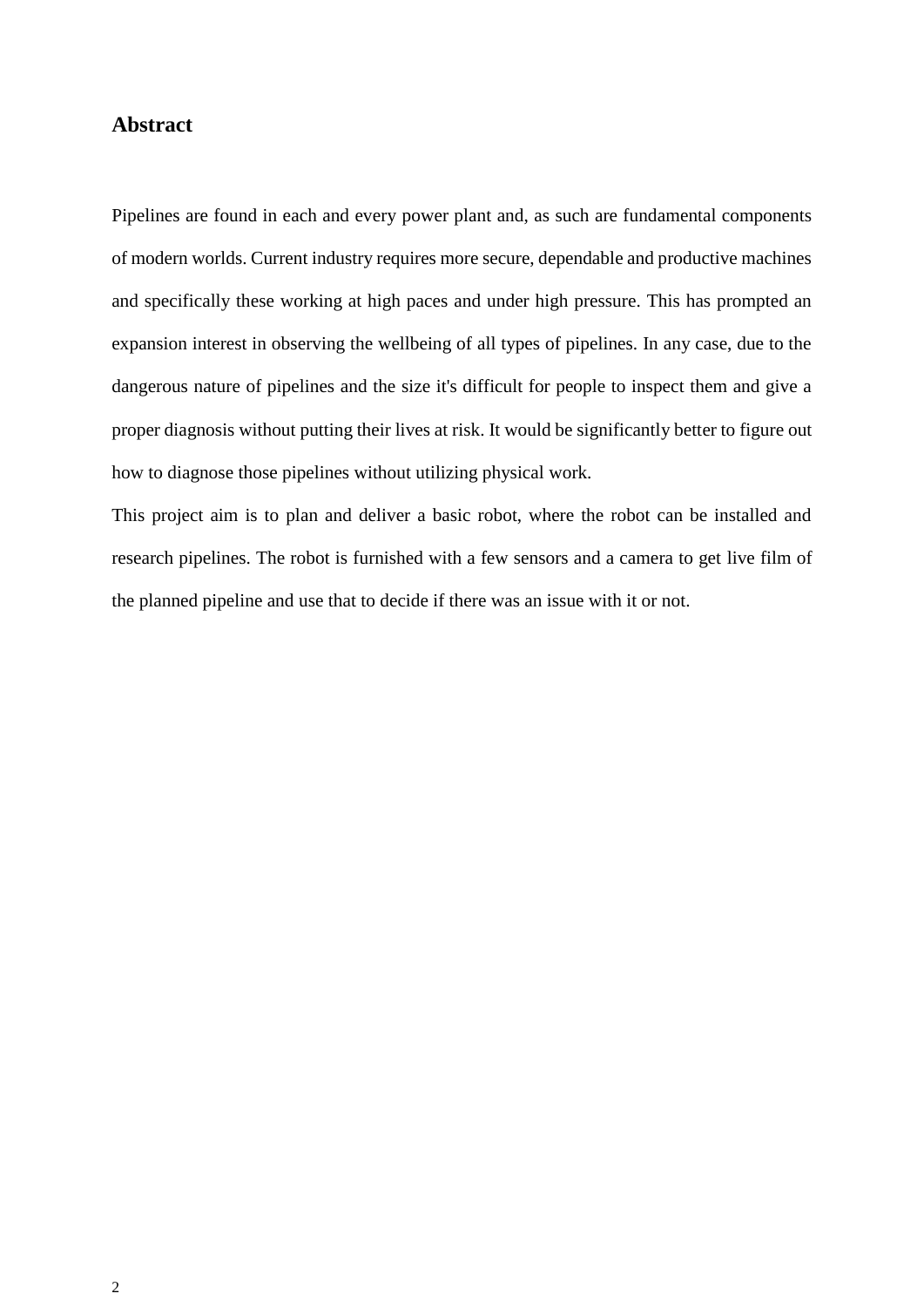## **Acknowledgments**

We are truly appreciative on the grounds that we designed a robot that can assist with examining pipelines within the time given by our educator DR. Mohamed Saleh. This project couldn't be finished without the effort and help of our advisor Dr. Mohamed Saleh, so we would like to thank him for the direction and support in completing this project and furthermore for teaching us in this course. To wrap things up, we would like to offer our thanks to Dr. Faramarz Djavanroodi, chair of the Mechanical Engineering Department at PMU. Finally, we would like to thank our family members for this continue support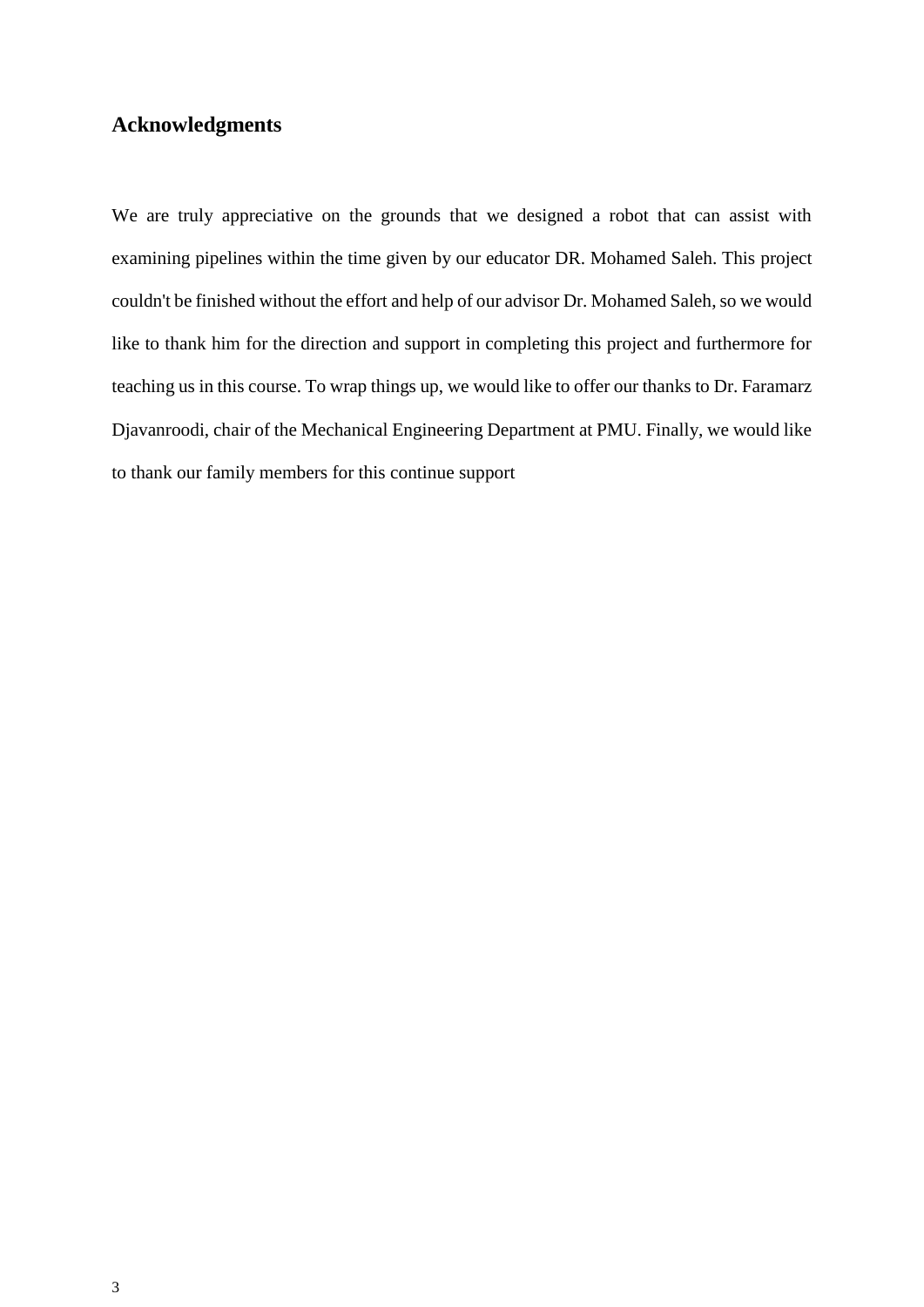# **List of Figures:**

| Figure 2.3.1: Part by part 3-D model designed in CAD software. a) Femur b) Tibia c) Body |
|------------------------------------------------------------------------------------------|
|                                                                                          |
|                                                                                          |
| Figure 2.3.3: Low cost two-wheels self-balancing robot for control education 15          |
|                                                                                          |
|                                                                                          |
|                                                                                          |
|                                                                                          |
|                                                                                          |
|                                                                                          |
|                                                                                          |
|                                                                                          |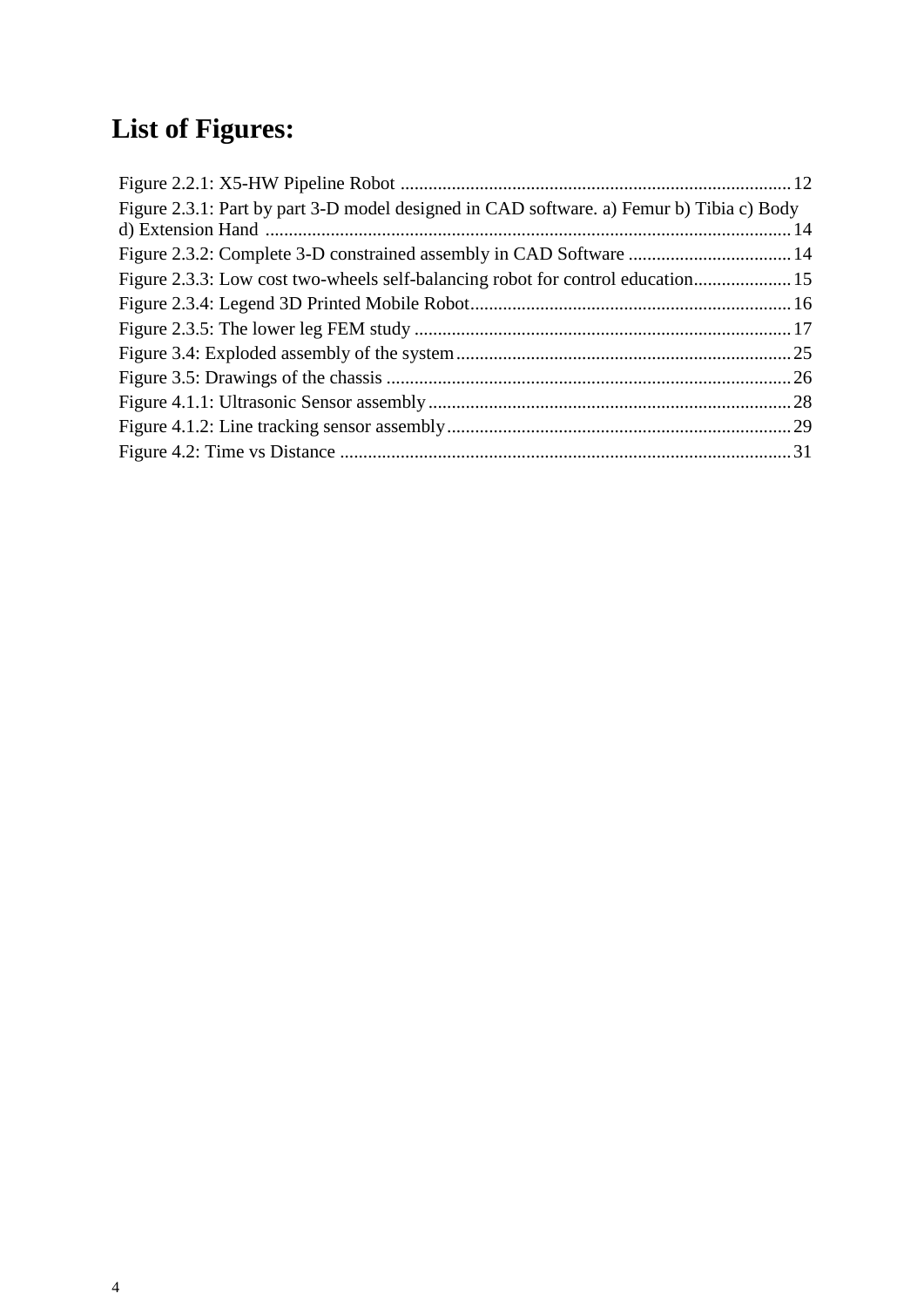## **List of Tables:**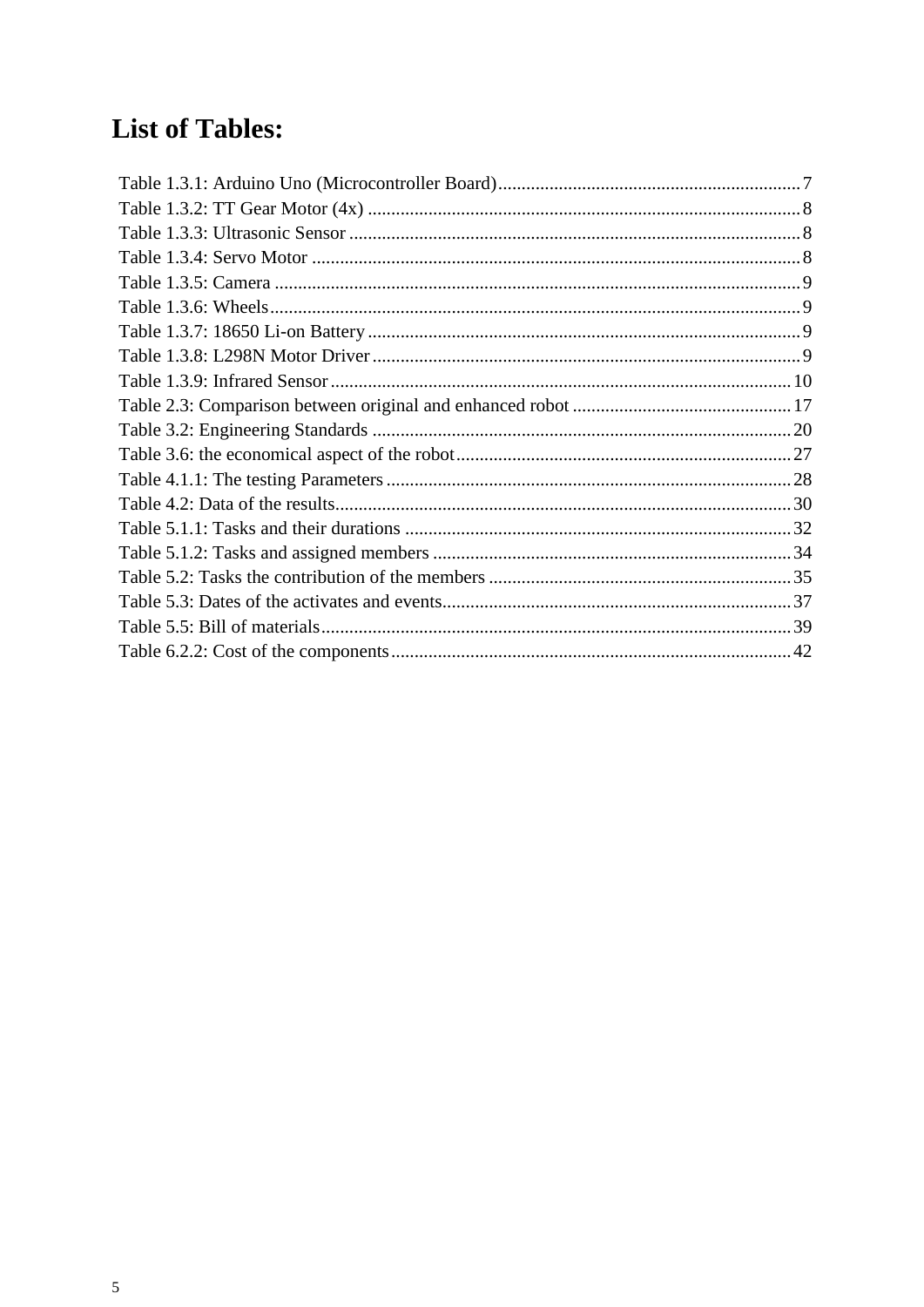# **Table of Contents**

| 1.1 |  |  |
|-----|--|--|
| 1.2 |  |  |
| 1.3 |  |  |
| 1.4 |  |  |
|     |  |  |
| 2.1 |  |  |
| 2.2 |  |  |
| 2.3 |  |  |
|     |  |  |
| 3.1 |  |  |
| 3.2 |  |  |
| 3.3 |  |  |
| 3.4 |  |  |
| 3.5 |  |  |
| 3.6 |  |  |
|     |  |  |
| 4.1 |  |  |
| 4.2 |  |  |
|     |  |  |
| 5.1 |  |  |
| 5.2 |  |  |
| 5.3 |  |  |
| 5.4 |  |  |
| 5.5 |  |  |
|     |  |  |
| 6.1 |  |  |
| 6.2 |  |  |
| 6.3 |  |  |
|     |  |  |
| 7.1 |  |  |
| 7.2 |  |  |
| 7.1 |  |  |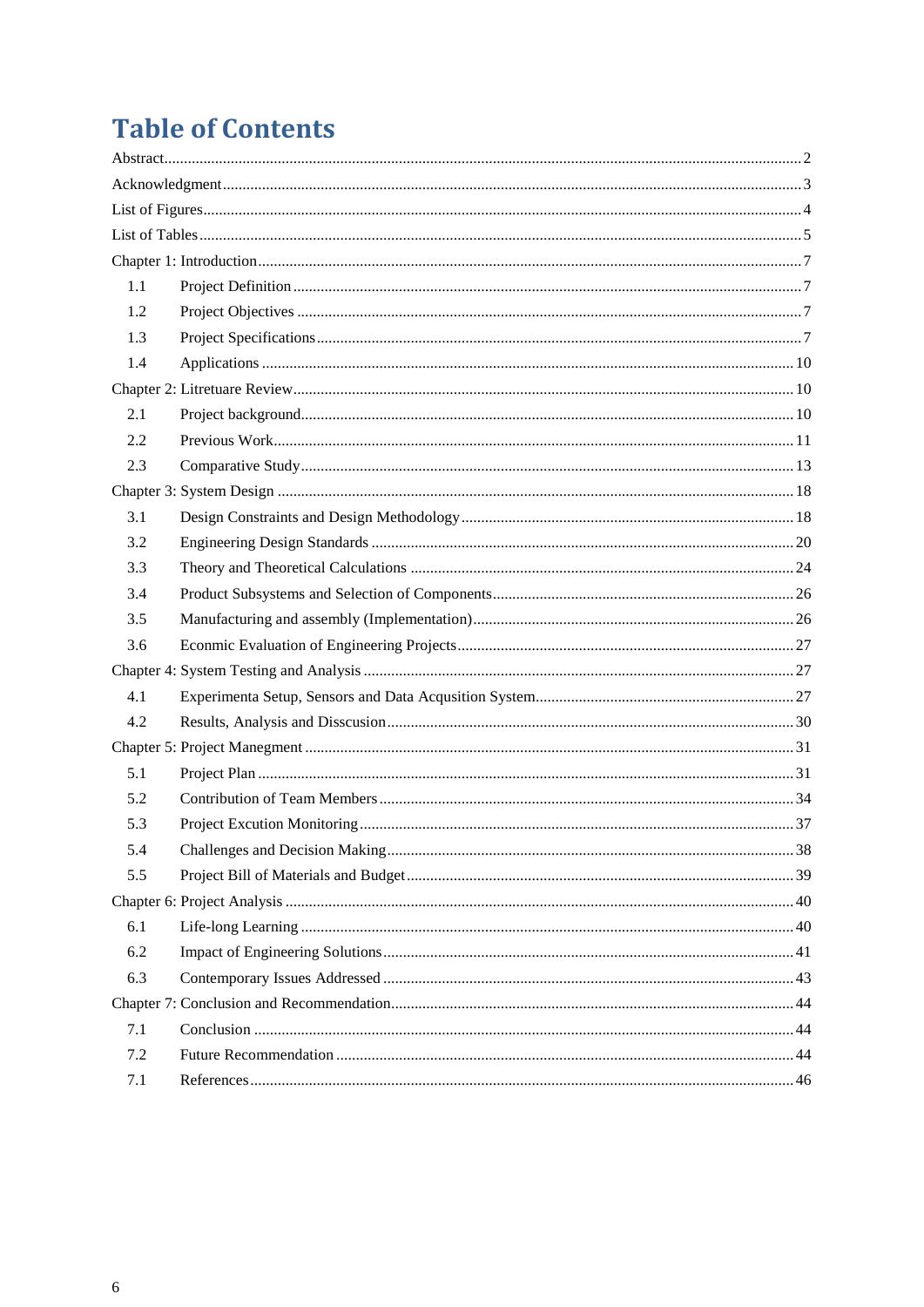## <span id="page-6-0"></span>**Chapter 1: Introduction**

## <span id="page-6-1"></span>**1.1 Project Definition**

This project is intended to design and produce a straightforward robot, where the robot can be embedded and investigate pipelines. The robot is equipped with two or three sensors and a camera to get live footage of the intended pipeline and utilize that to determine whether there was an issue with it or not. The project is vital to influence power plants as through understanding the attributes and issues of pipelines, time and cash will be saved also operators lives.

## <span id="page-6-2"></span>**1.2 Project Objectives**

- 1. Examine tight regions that people cannot reach.
- 2. To build up a technique where the client can expedite the inspection.
- 3. Clients can examine nearly anything remotely.
- 4. Shielding individuals lives from any sort of risk.

## <span id="page-6-3"></span>**1.3 Project Specifications**

#### Table 1.3.1: Arduino Uno (Microcontroller Board)

| Controller                  | ATmega328 |
|-----------------------------|-----------|
| Voltage                     | 5V        |
| Input voltage (recommended) | $7-12V$   |
| Input voltage (limits)      | $6-20V$   |
| Digital entrances and exits | 14        |
| Processor speed             | 16MHz     |
| Input and output current    | 40 mA     |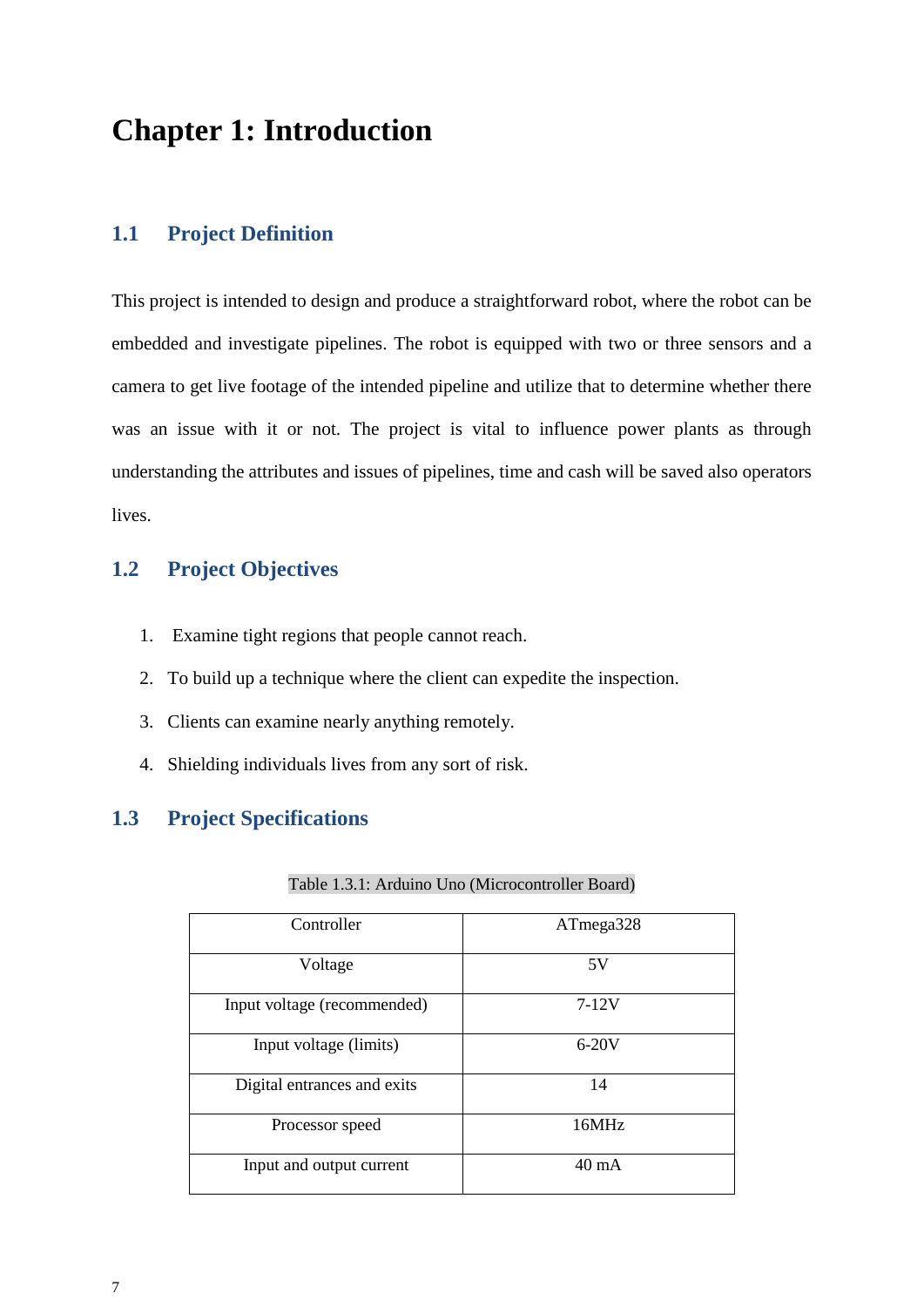## Table 1.3.2: TT Gear Motor (4x)

| Voltage           | 4.5V            |
|-------------------|-----------------|
| Speed             | $140$ rpm       |
| Parameter         | 190 mAh         |
| Torque            | 800gf.min       |
| <b>Dimensions</b> | 20 x 20 x 64 cm |

## Table 1.3.3: Ultrasonic Sensor

| Working voltage      | $5V$ (DC)                                              |
|----------------------|--------------------------------------------------------|
| Output signal        | Electric frequency signal, high level 5V, low level 0V |
| Sensor Angle         | Not more than 15 degrees                               |
| Detection distance   | $2cm-450cm$                                            |
| Input trigger signal | 10us TTL impulse                                       |
| Echo signal          | Output TTL PWL signal                                  |

## Table 1.3.4: Servo Motor

| <b>Dimensions</b> | $40 \times 19 \times 43$ mm            |
|-------------------|----------------------------------------|
| Weight            | 55g                                    |
| Operating speed   | $0.13$ sec / 60 degrees (6.0V no load) |
| Operation voltage | $4.8 - 7.2V$                           |
| Gear type         | <b>Metal Gear</b>                      |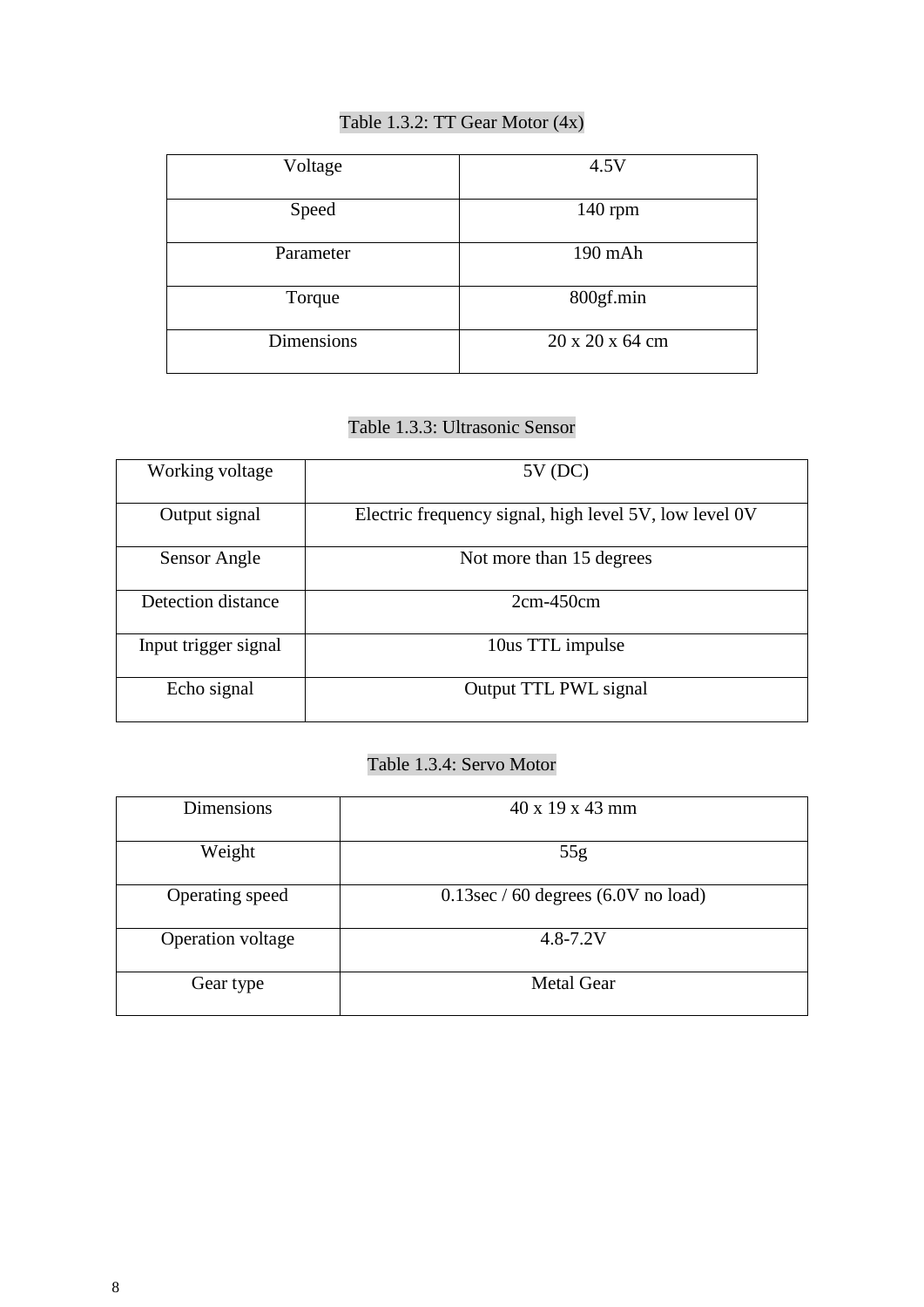## Table 1.3.5: Camera

| <b>Brand</b>     | <b>EZVIZ</b>                                 |
|------------------|----------------------------------------------|
| Connection       | Wi-fi                                        |
| Special features | 130-degree wide angle, infrared night vision |
| Power source     | 100-240V                                     |

## Table 1.3.6: Wheels

| Operating voltage | 3V to 6V DC        |
|-------------------|--------------------|
| No-load current   | 250mA (6V)         |
| Maximum torque    | $4500$ mg x cm(6V) |
| Weight of motor   | 29g                |
| Wheel diameter    | $65$ mm            |
| Wheel width       | $27$ mm            |
| Weight of wheel   | 33g                |

## Table 1.3.7: 18650 Li-on Battery

| The 18650 Cell | 18mm in diameter and 65mm tall |
|----------------|--------------------------------|
| Voltage        | 3.7V                           |

## Table 1.3.8: L298N Motor Driver

| Driver                         | L298N Dual H Bridge DC Motor Driver IC |
|--------------------------------|----------------------------------------|
| Driver part of peak current Io | 2A                                     |
| Maximum power consumption      | 20W (when the temperature $T = 75$ °C) |
| Storage temperature            | $-25$ °C $\sim +130$ °C                |
| Driver board size              | 55 x 60 x 30 mm                        |
| Driver plate weight            | 33 <sub>g</sub>                        |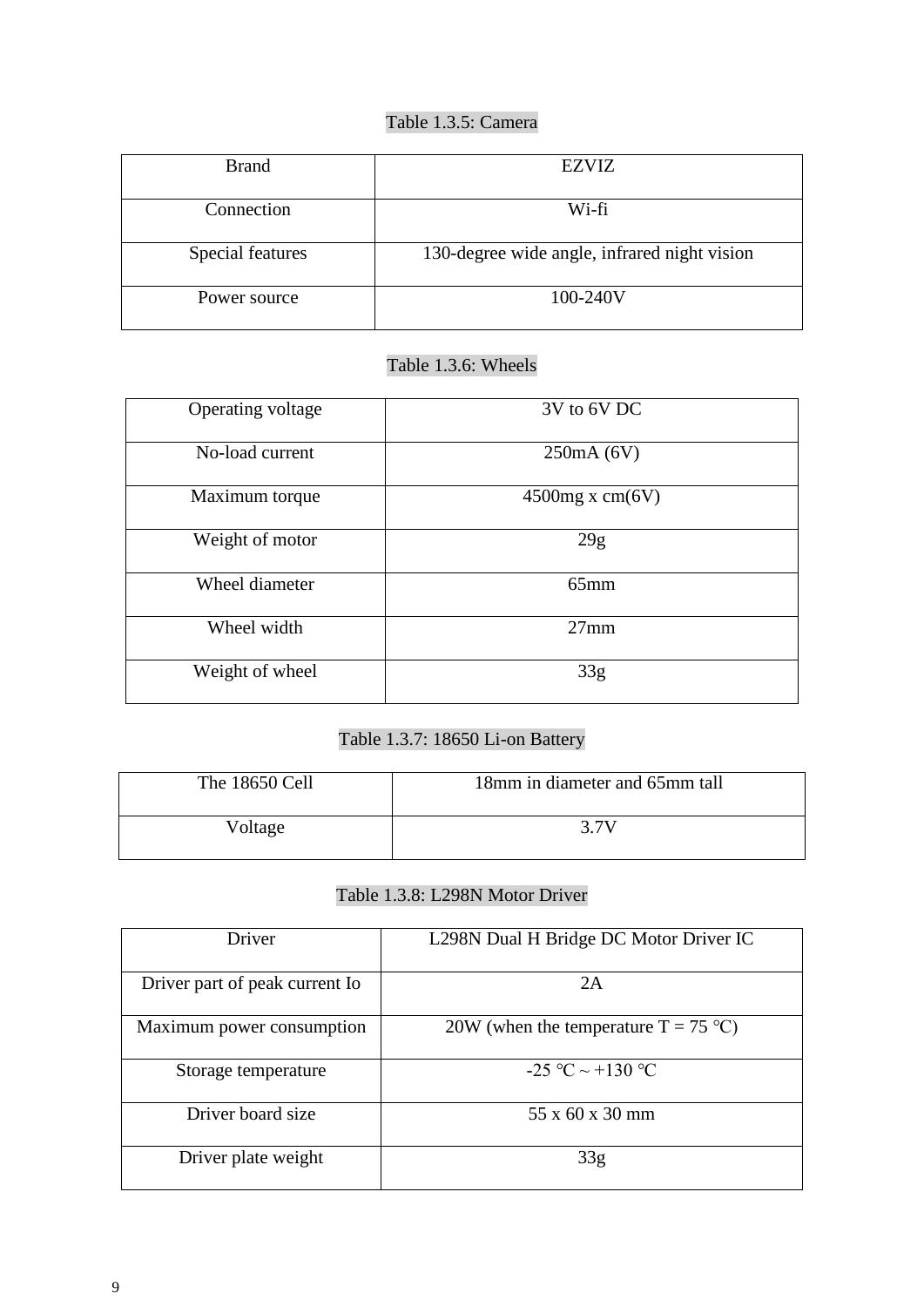#### Table 1.3.9: Infrared Sensor

| VCC        | External 3.3V-5V voltage (can be directly connected to 5v MCU |
|------------|---------------------------------------------------------------|
|            | and $3.3v$ MCU)                                               |
| <b>GND</b> | <b>GND</b> External                                           |
| Output     | Small board digital output interfaces (0 and 1)               |
| Board size | $3.1cm \times 1.5cm$                                          |

## <span id="page-9-0"></span>**1.4 Applications**

The main applications for the projects are:

- $\triangleright$  To inspect any corrosion in the pipeline.
- $\triangleright$  Visual and measurement inspection for any corrosion and wall thickness losses.
- $\triangleright$  To find any coating failure that may occur.
- $\triangleright$  To identify any kind of dent that may happen on the pipeline.
- $\triangleright$  To find any type of gouges that could hurt the pipeline.

## **Chapter 2: Literature Review**

## <span id="page-9-1"></span>**2.1 Project background**

Pipelines play a major role in our modern life; more importantly most types of energies are delivered using this method, such as (Oil & Gas). The purpose of choosing and using the pipeline system over other transportation methods is because of the cut of cost and time that pipelines provide.

In the current time more than 100 countries uses pipelines for many purposes, which shows us the importance of developing this transportation method.

By this project we are aiming to solve many problems that could appear in pipelines, and detecting all problems faster and quicker, such as Leaking, Corrosions and Cavities. There are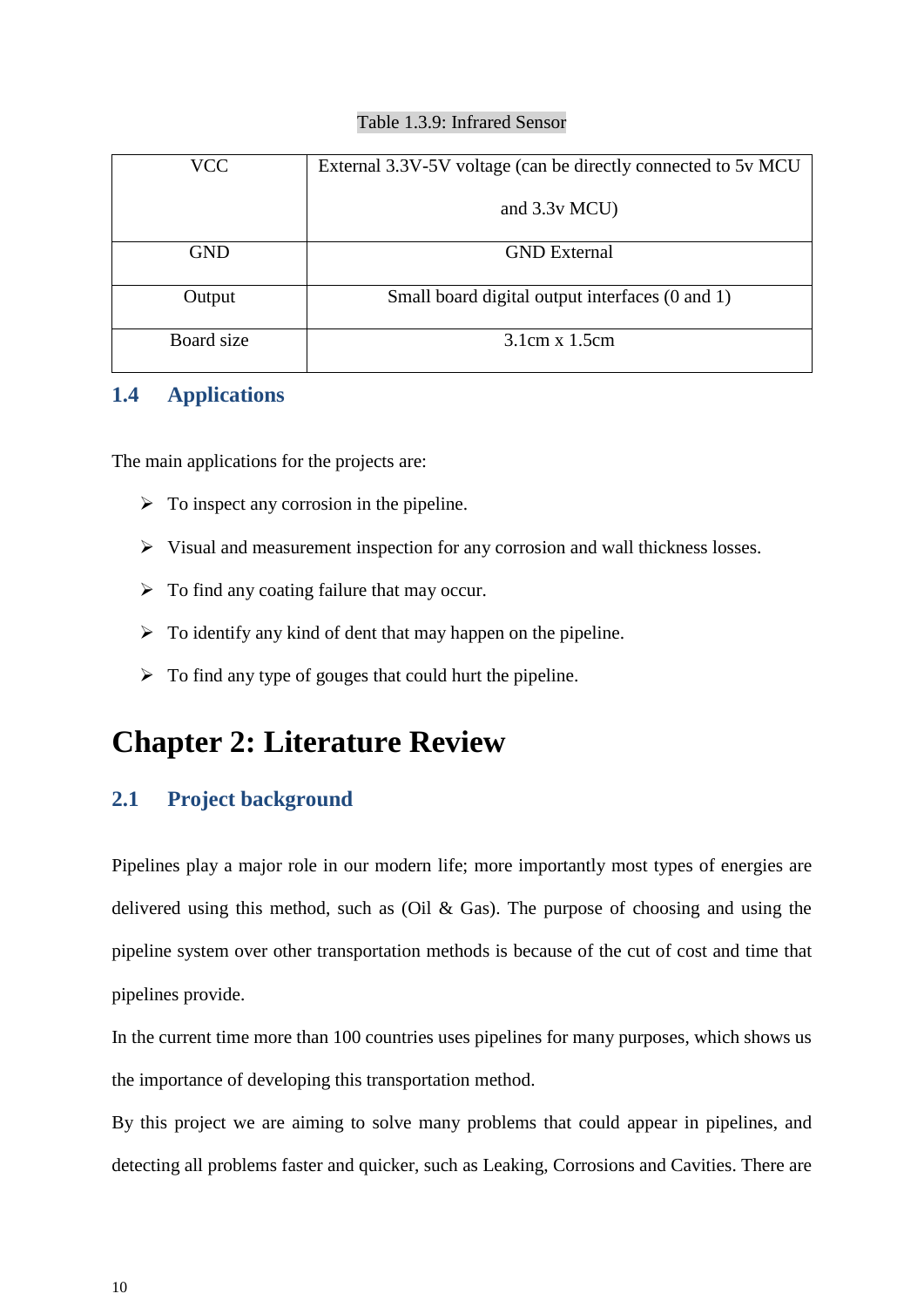also small pipes that cannot fit a human being, or it may cause harm to human beings. Also, it can be used to resolve problems inside a long-distance pipeline. therefore, reducing the amount of manpower used and avoiding hazardous issues can save lives and cut the cost by large amount

#### <span id="page-10-0"></span>**2.2 Previous Work**

It is very important and helpful to us that we take a look for some previous works related to our project, so that we can get solid feedback that can help us to make our project to become advanced. The followings are some works that had same purpose as ours.

#### **2.2.1 X5-HW Pipeline Robot**

In the past years, many robots were developed to inspect pipes in such a way they overcome a lot of defects that were not considered while the old techniques were designed. This robot was designed to help the industries to inspect and detect any defects, failures, leakages, corrosion, … etc. in large long distance drainage pipelines. This robot is appropriate for pipes with a breadth scope of 800mm to 4000mm and a discovery distance of up to 2000 meters [1]. X5- HW2 comprises of four sections: crawler, Camera, link reel, and expert control. The crawler can be furnished with various particulars of the Camera (like the turning Camera, direct view Camera, fisheye Camera), through the association of link reel and expert control regulator, the crawler reacts to the working orders of the expert control regulator. For instance, the forward, in reverse, controlling, pause and speed change of crawler; the Camera seat is raised, brought down, and lit; the flat or vertical turn, center, and zoom of the Camera, and so on, front and rearview exchanging, etc. [1]. It enjoys a few benefits that are not engaged with the customary ones, for example, having lightweight parts, and proficient recognition which implies speedy gathering nearby, efficient and effective, and quick information transmission with no compelling reason to associate link. It is likewise portrayed by stable execution; the entire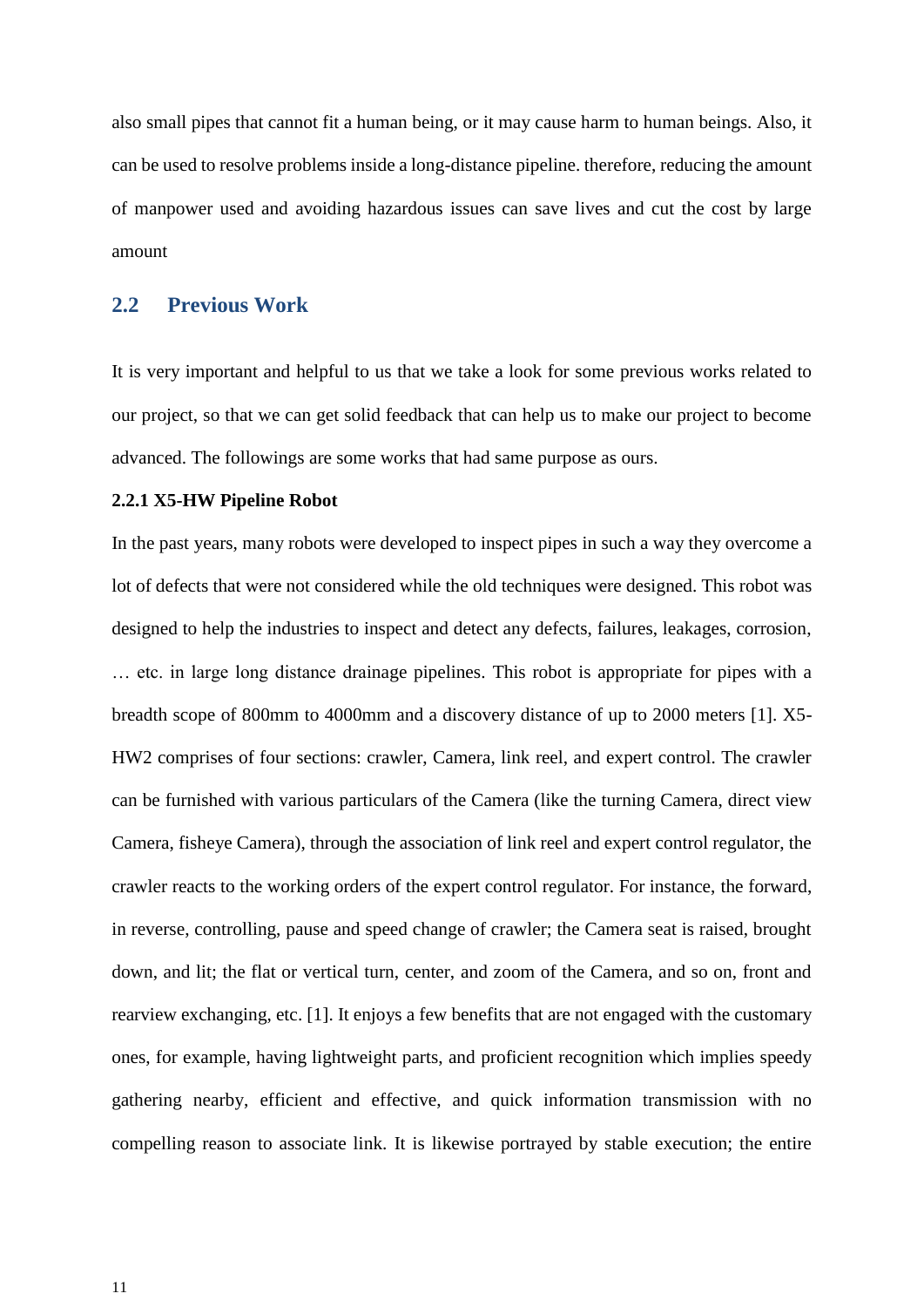machine is waterproof and blast verification, little exertion without any concerns, simple to dismantle, and dominate control has zero disappointment [1].



Figure 2.2.1: X5-HW Pipeline Robot

#### **2.2.2 Advanced Pipe Inspection Robot Using Rotating Probe**

New investigation robots utilizing remote radio correspondence frameworks are considered valuable for long complex lines and significant distance pipes including straight, vertical, and twist lines. However, conveying remote radio messages isn't reasonable on the grounds that the properties of the radio wave are influenced by the shape and material of the lines. Therefore, we estimated the properties of remote radio signs with steel lines and fired lines and we built up a useful remote radio correspondence framework. Then again, the Indian Establishment of Innovation Kanpur has explored a turning test utilizing a piezo component for reviewing within pipes with a touch sensor framework. This time, we created and tried another examination robot that had incorporated both the review framework utilizing remote radio correspondence and picture transmission created by Waseda College and the investigation framework utilizing the pivoting test created by the Indian Establishment of Innovation. It was affirmed that it is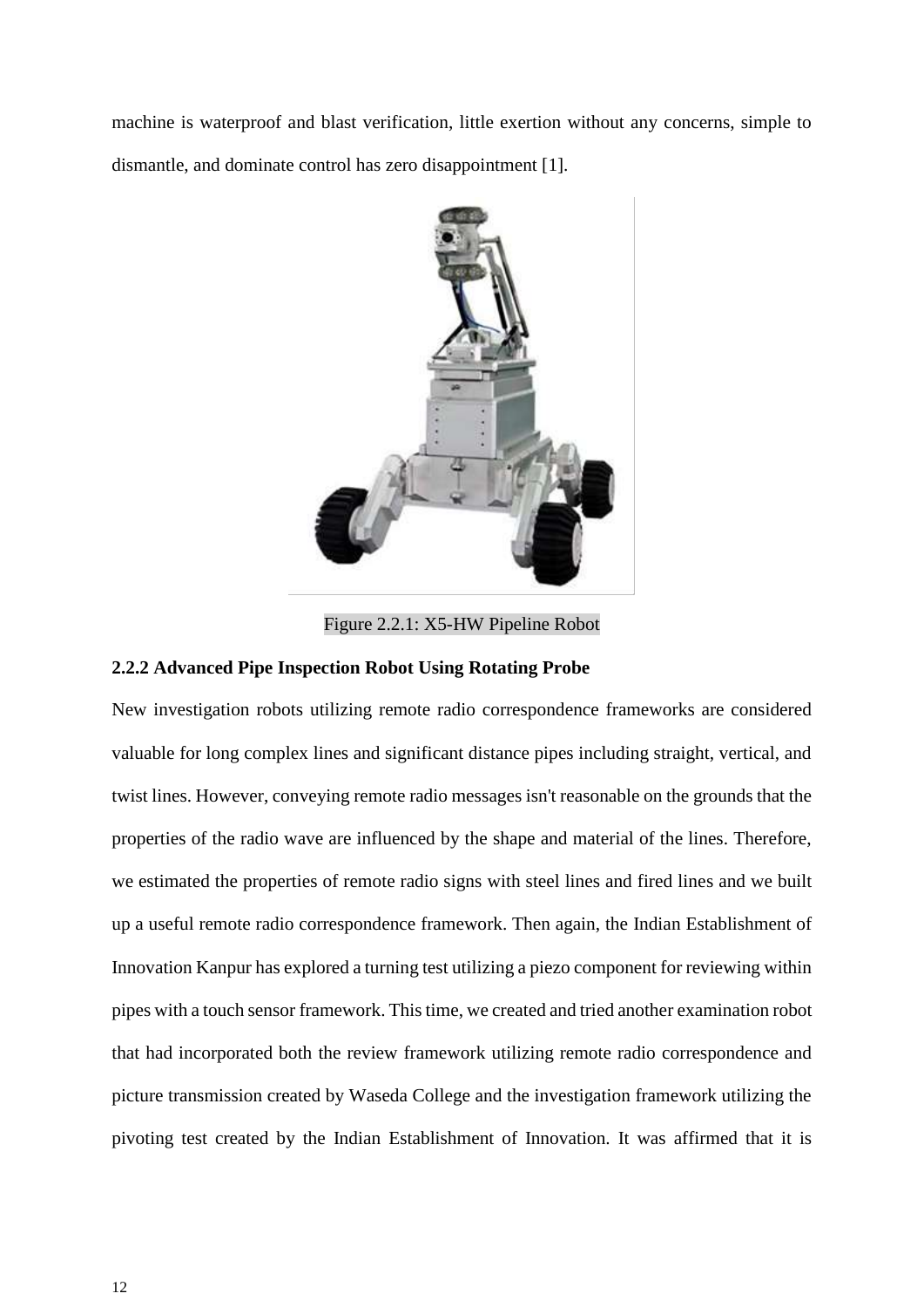feasible to drive the robot by a remote radio correspondence framework in within test line and gather the picture and a few signs from the turning test [2].

#### <span id="page-12-0"></span>**2.3 Comparative Study**

#### **2.3.1: 3D Printing of a Quadruped:**

This paper is focused on a very popular legged robot, the quadruped robot.

A vary common legged robot, the quadruped robot, is the subject of this project. The first thought of constructing legged robots was inspired by different existing organisms in the environment, like millipedes, centipedes, etc.

There are two main hardware and software used in this project. Beginning with Computer Aided Design software, the computer systems are used for the optimization, architecture and study of a given product. The robot components were designed using CAD software. Moving to 3-D printing software, accurate and high-quality 3D printed models have been produced by this printer. The robust metal frame seen in the device improves the stability of moving parts. Also, precise rotation on the Z-axis is possible with metal platform support. The construction plate is made of aluminum alloy.

Regarding the fabrication and design, on each limb, the robot to be built will have 3 servomotors, thereby giving it 3 degrees of freedom. The legs will also have sub-parts like higher and lower legs as it is shown in the figure below. It will then connect these legs to the body. The following sections in the figure below were designed using CAD software. [3]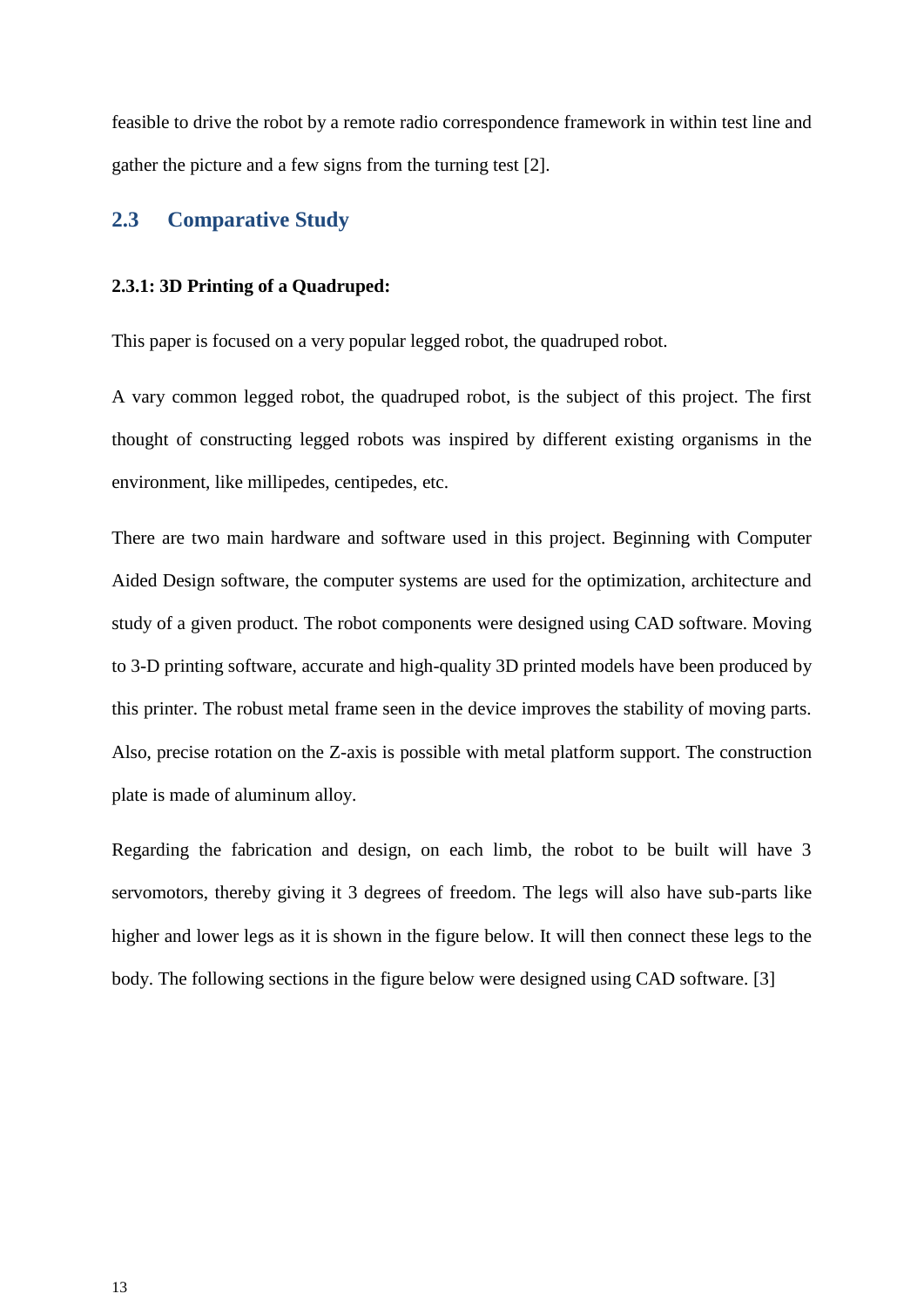

Figure 2.3.1: Part by part 3-D model designed in CAD software. a) Femur b) Tibia c) Body d)



Extension Hand

Figure 2.3.2: Complete 3-D constrained assembly in CAD Software

#### **2.3.2: Low cost two-wheels self-balancing robot for control education.**

This paper presents the discoveries of an undertaking planned at College of Seville determined to build up a minimal effort two wheels self-adjusting robot that con be planned and worked in a course by understudies streaming PBL approach, displaying programing control and sign preparing. This robot endeavors to adjust on 2 wheels, as it was a rearranged pendulum. The primary thought is to hold the robot in balance by applying the voltage to the engine that move the wheel to arrive at the necessary speed.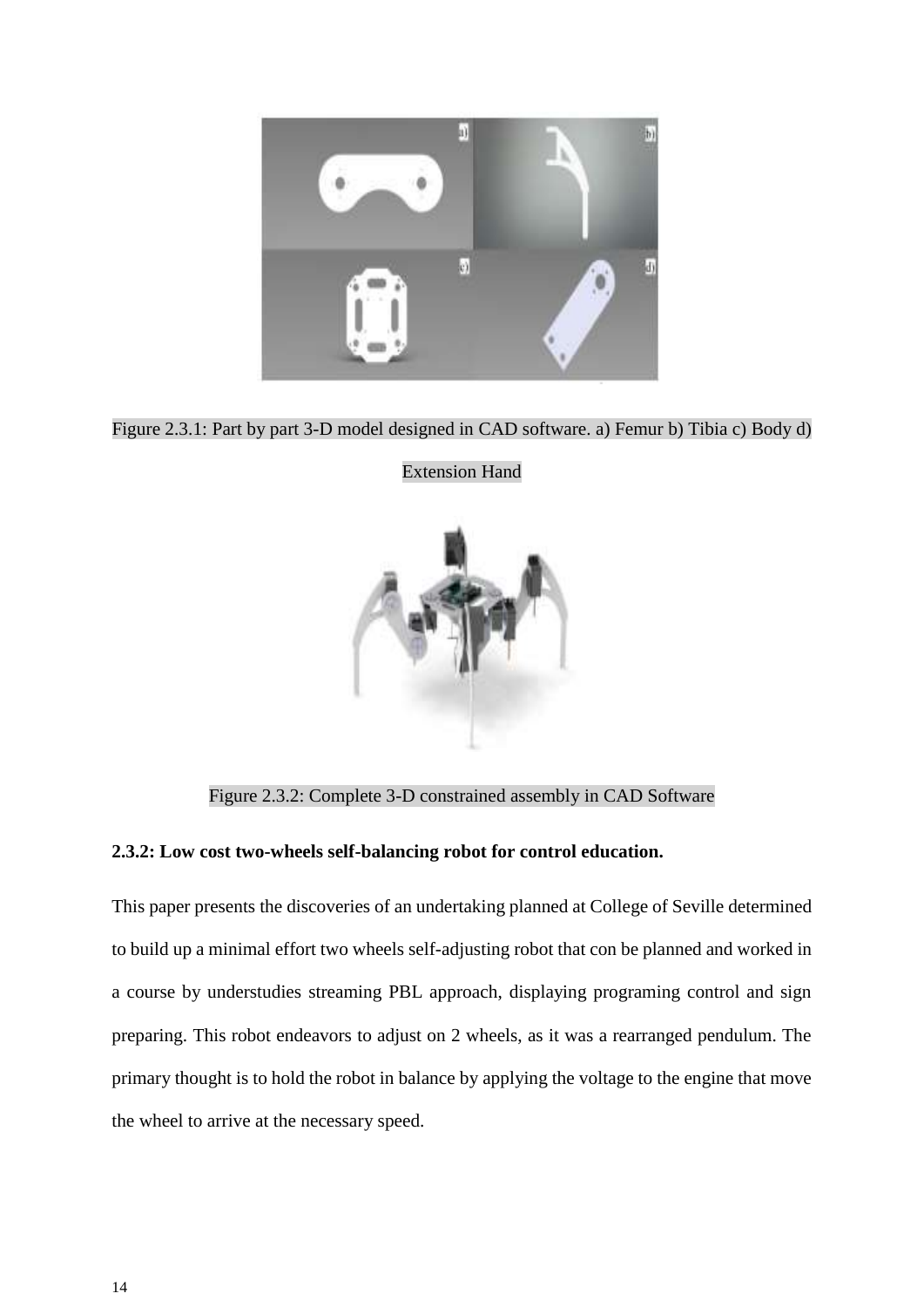

Figure 2.3.3: Low cost two-wheels self-balancing robot for control education.

The following hardware components are used in building the robot:

- Inertial measurement unit (IMU).
- Microcontroller Arduino Mega.
- Engine controllers.
- Motors.
- Bluetooth unit.
- Body
- Connections.

There are different ways of constructing the control mechanism for the constructed robot. The design selected for the prototype on the basis of two nested controls, one controls the motion of the wheels and another to stabilize the robot. [4]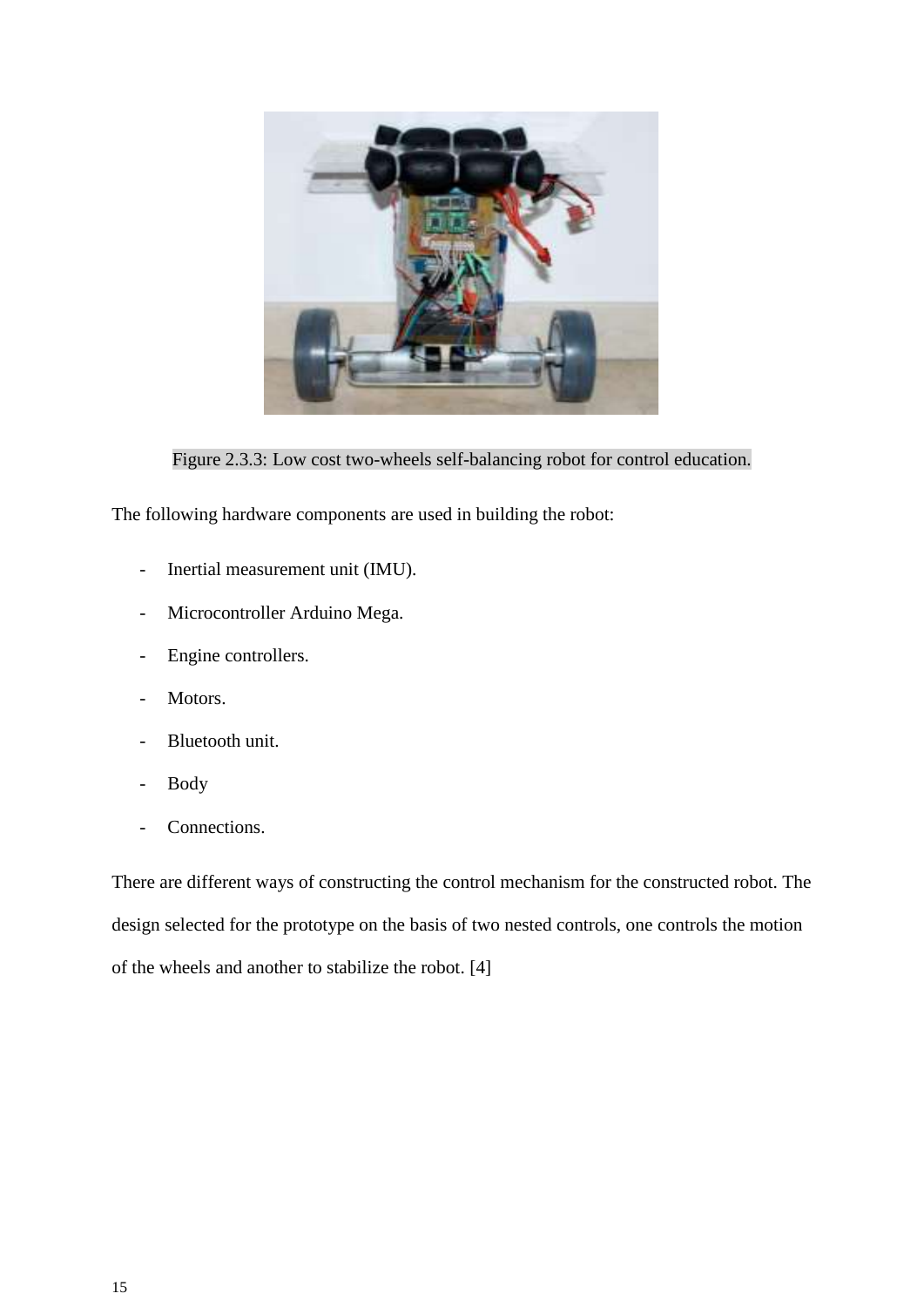#### **2.3.3: Legend 3D Printed Mobile Robot:**



Figure 2.3.4: Legend 3D Printed Mobile Robot

Adaptation and modification of the current robotic platform built at Cornell University is the main objective of the project. The facets of design, electrical circuitry, increased autonomy, generation of gait and reduction of mass are improved. The platform initially weighted 1.29 kg and was printed out of 11 components. It has been succeeded in minimizing its bulk; at about 200 g. Mass reduction is achieved with the use of lower-density components and optimized architecture. In the shape of a wider leg width, the current style is distinct from the past. Considering electronics, substantial improvements have been made in order to gain greater autonomy and performance. Lower nominal voltage servomotor selection permitted two serial connected batteries to be applied instead of three, leading to space savings, when using lower torque servomotor, the robot's output is not reduced because the robot is smaller. Batter power is also substantially improved, thereby guaranteeing a longer lifetime of 74 percent. The key distinctions between the original Arcana platform and the updated version introduce in the paper are demonstrated in the table below.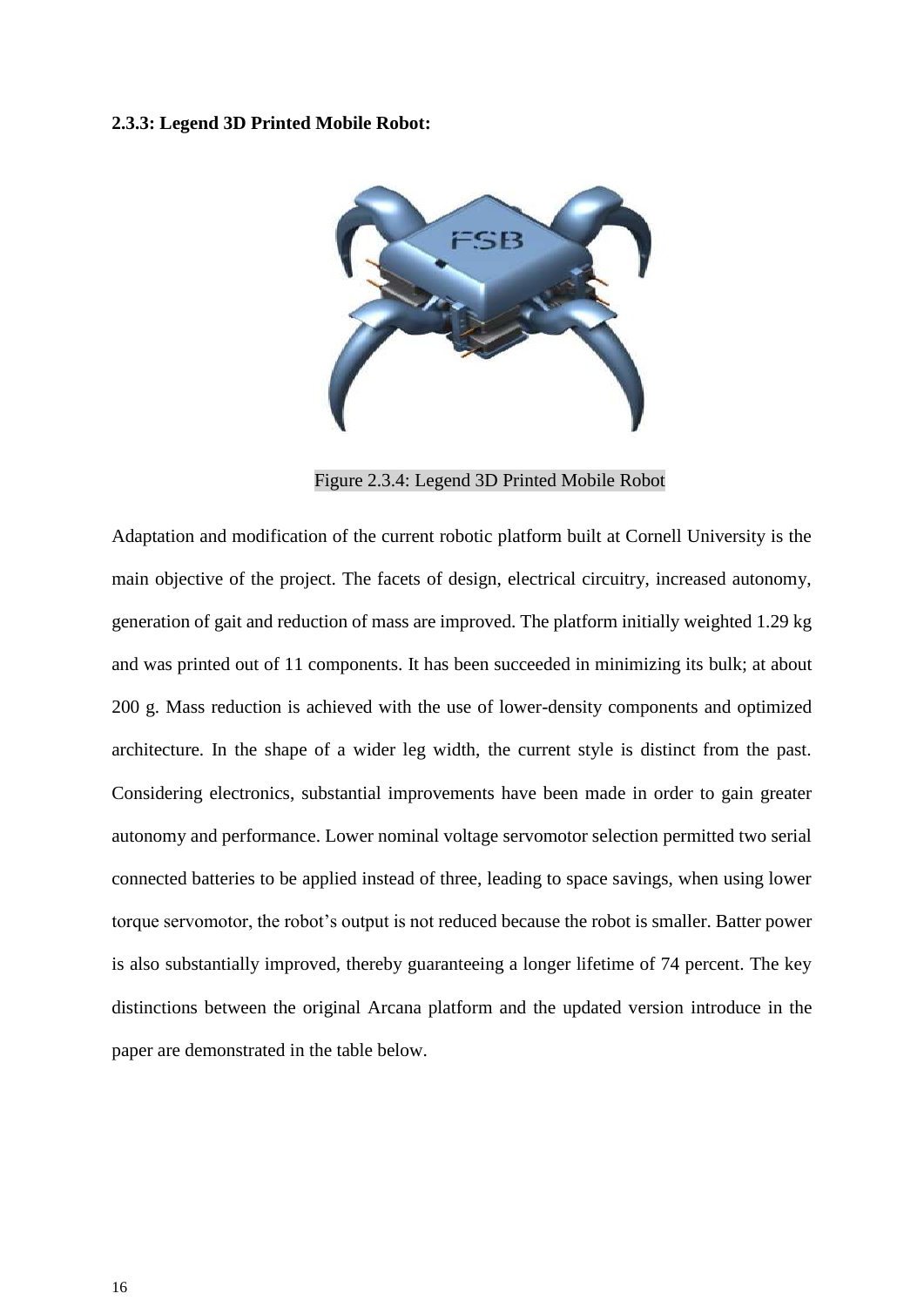| Characteristic | Original robot          | Enhanced robot           |
|----------------|-------------------------|--------------------------|
| Actuators      | AX 18-A                 | TowerPro MG995           |
| Power supply   | 3S 11.1 V 2000 mAh LiPo | 2S 8.4 V 3500 mAh Li-Ion |
| Controller     | ArbotiX Robocontroller  | Arduino Uno              |
| Weight         | $1.29$ kg               | $1.09$ kg                |
| Leg span       | 48 cm                   | 52 cm                    |
| Printed parts  |                         | 19                       |
| Lifespan       | $6.82$ min              | 26.25 min                |

| Table 2.3: Comparison between original and enhanced robot |  |  |  |
|-----------------------------------------------------------|--|--|--|
|                                                           |  |  |  |

FEM analysis is used to achieve an optimal design, which is large enough to sustain exerted force on its legs and minimizes mass as well. The lower legs of this robot are vital spots because they are subject to the greatest tension. Optimal thickness of the lower legs was obtained following iterative simulations of sufficient material properties. Constant fields and linear displacement of stress and strain will characterize the finite elements. FEM results revealed a median elongation of just 1 mm under a peak VON Mises stress equivalent of 5 N/mm2, which tends to be attributed to the mass of the robot. That is more than enough for the stuff from VeroBlue. For such conditions, this material is very suitable, due to the fact that its break elongation is around 20 percent. The figure below illustrates the lower leg FEM study, noting that the stress legend is seen in N/m3. [5]



Figure 2.3.5: the lower leg FEM study

The main difference between our project and the projects, which have been discussed above, is the live footage. Our main objective is to design a small vehicle that can travel between oil pipes to investigate what is happening in the damaged pipe. In order to achieve this, there will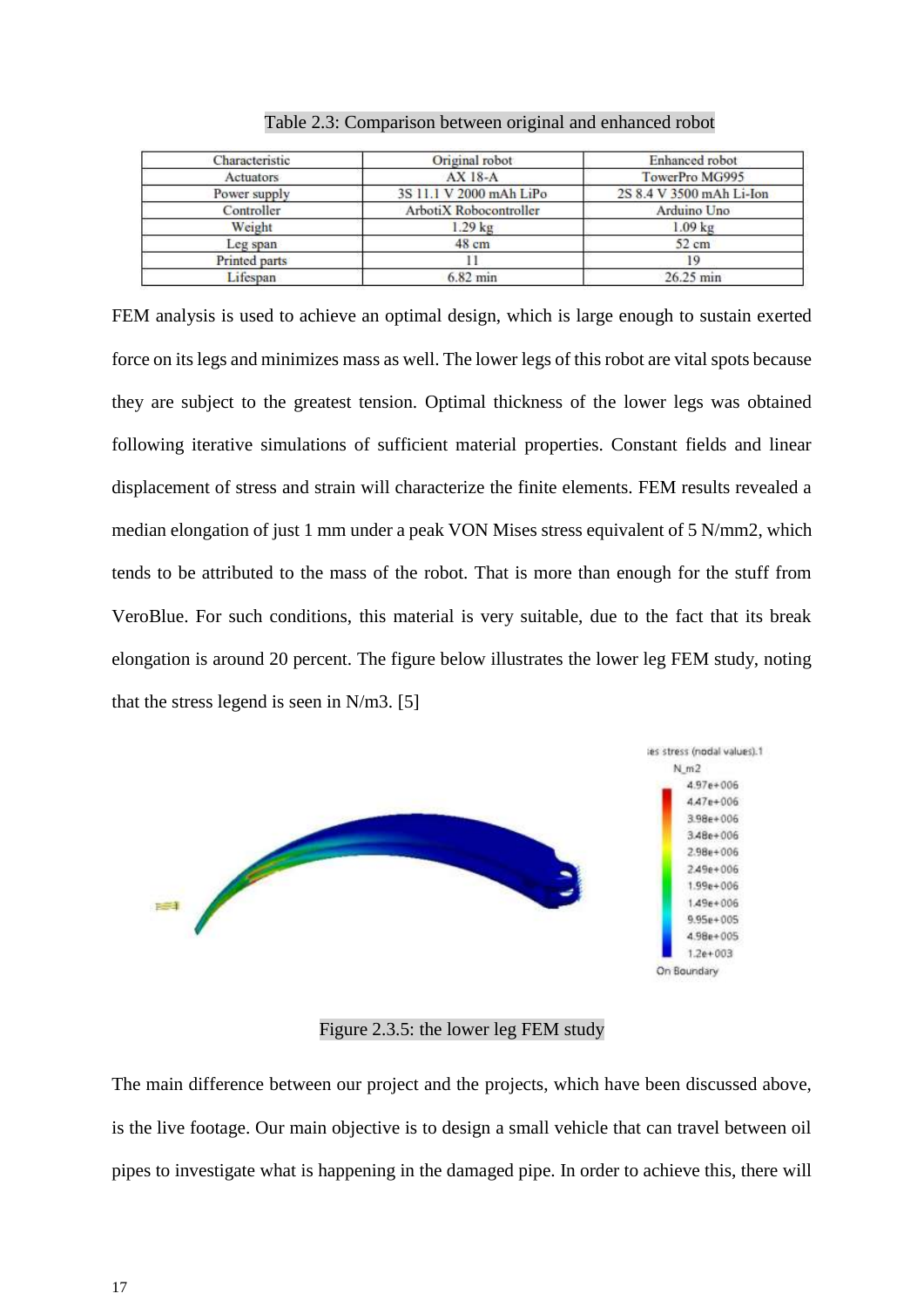be a camera located in the front of the car, which takes pictures and videos and send them to us via Bluetooth. Another difference is the design. By using Computer Aided Design software, we have designed four wheels car, which looks very different from the other projects.

## **Chapter 3: System Design**

### **3.1 Design Constraints and Design Methodology**

#### **3.1.1: Geometrical Constraints**

At the point when the team began planning and designing for the task, the group confronted recognizable challenge to most engineers, which is the absence of parts that are required for the project like engine motor and 18650 li-on battery. In the nearby market, the team couldn't track down the appropriate motor driver for the project rather the team discovered different sorts of motor drive, which may not do the required job. The team should plan the framework with enough rooftop space, so the necessary supplies can be attached and work appropriately. In the event that the team had the option to plan the framework with a greater rooftop territory then the framework will have additional features, for example, utilizing sunlight-based boards rather than batteries. The subsequent boundary is the weight of the robot. At the point when the team planned the robot; it was seen that load of the robot ought to be in considerations due to the fact the heavier it is the more force it needs to be moved. Nevertheless, the team planned the robot with an insignificant weight, so it tends to be utilized in many pipelines without damaging them.

#### **3.1.2: Sustainability**

We may deal with an issue as far as sustainability because of the possibility of draining batteries, which will affect the performance. Since the force requires some energy, the batteries are getting drained to keep good performance. To evade this issue, the team decided to go with rechargeable batteries.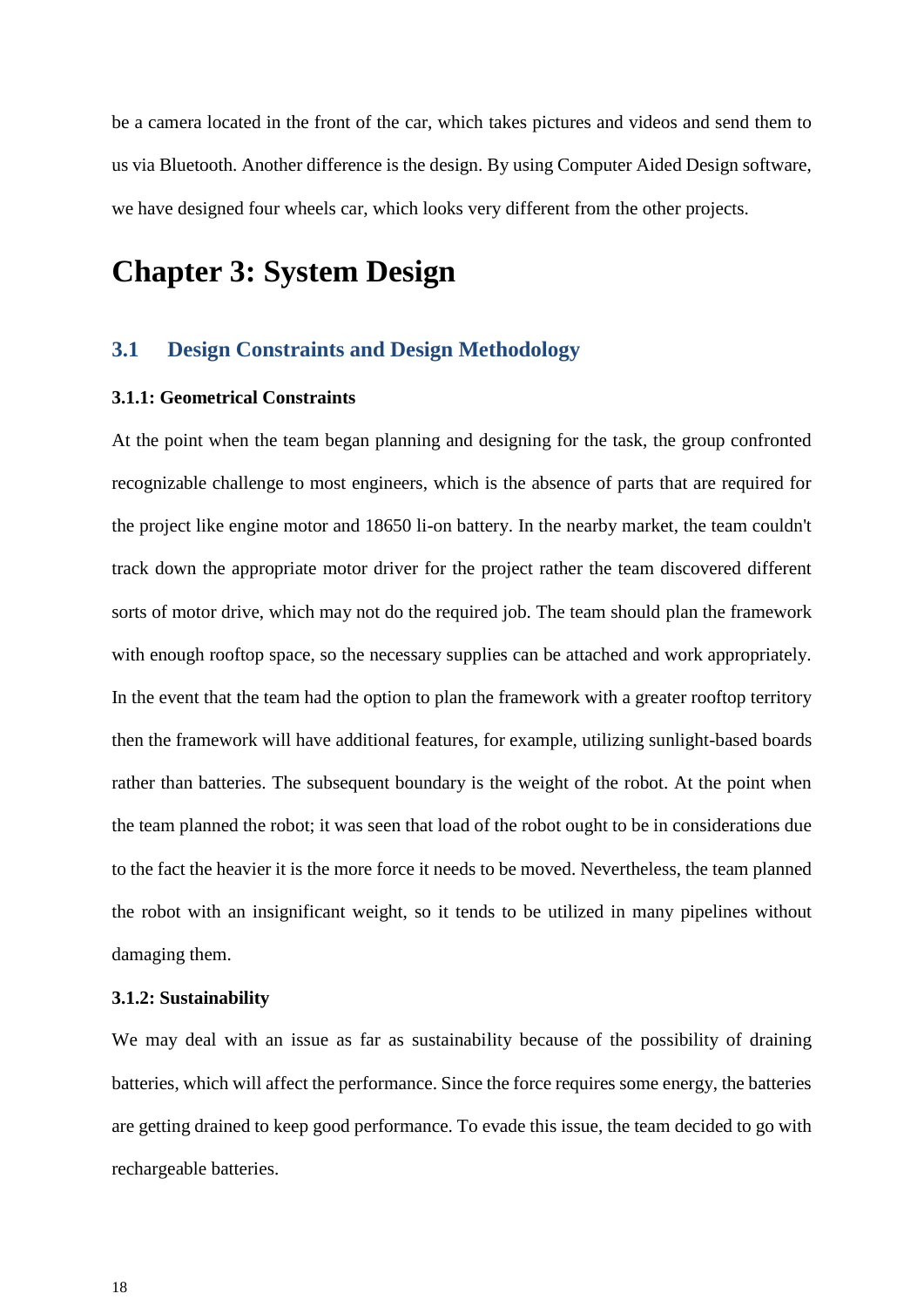#### **3.1.3: Environmental**

Most nations like to utilize eco-accommodating fuel sources to produce power. Australia and Chile are two of the greatest nations in lithium producing batteries. Our framework relies upon batteries to produce power. Lithium batteries are rechargeable, which means in the future less batteries are going to be needed due the rechargeability feature.

#### **3.1.4: Social**

Our robot can be utilized by multi platforms for various reasons. A few groups can utilize it to examine pipelines while others can utilize it to infiltrate an unwanted structure. Accordingly, the robot will have social effect.

#### **3.1.5: Economic**

In financial side, our robot assists saving with timing and individuals' lives with regards to investigating pipelines that is on the grounds that it very well may be utilized in little territories and it is quicker than individuals. In addition, it will lessen maintenance costs because most of its parts are cheap.

#### **3.1.6: Safety**

Perhaps the main factor of our design is security of people. The robot can be utilized whenever in any spot because of its long reach while sitting at the workplace away from any sort of threat.

#### **3.1.7: Ethical**

This project is new in terms of being used mostly in pipeline with live-cam footage, but when it comes to the structure of the robot and how it works it has comparative past works. Subsequently, the team took some broad thoughts from them and enhances the work by creating new plans to improve the design regarding security, financially, and sustainability.

#### **3.1.8: Risk**

Fortunately, since the project is equipped with live-cam and works wirelessly it does not cause any type of danger to the user meaning there are no risks whatsoever.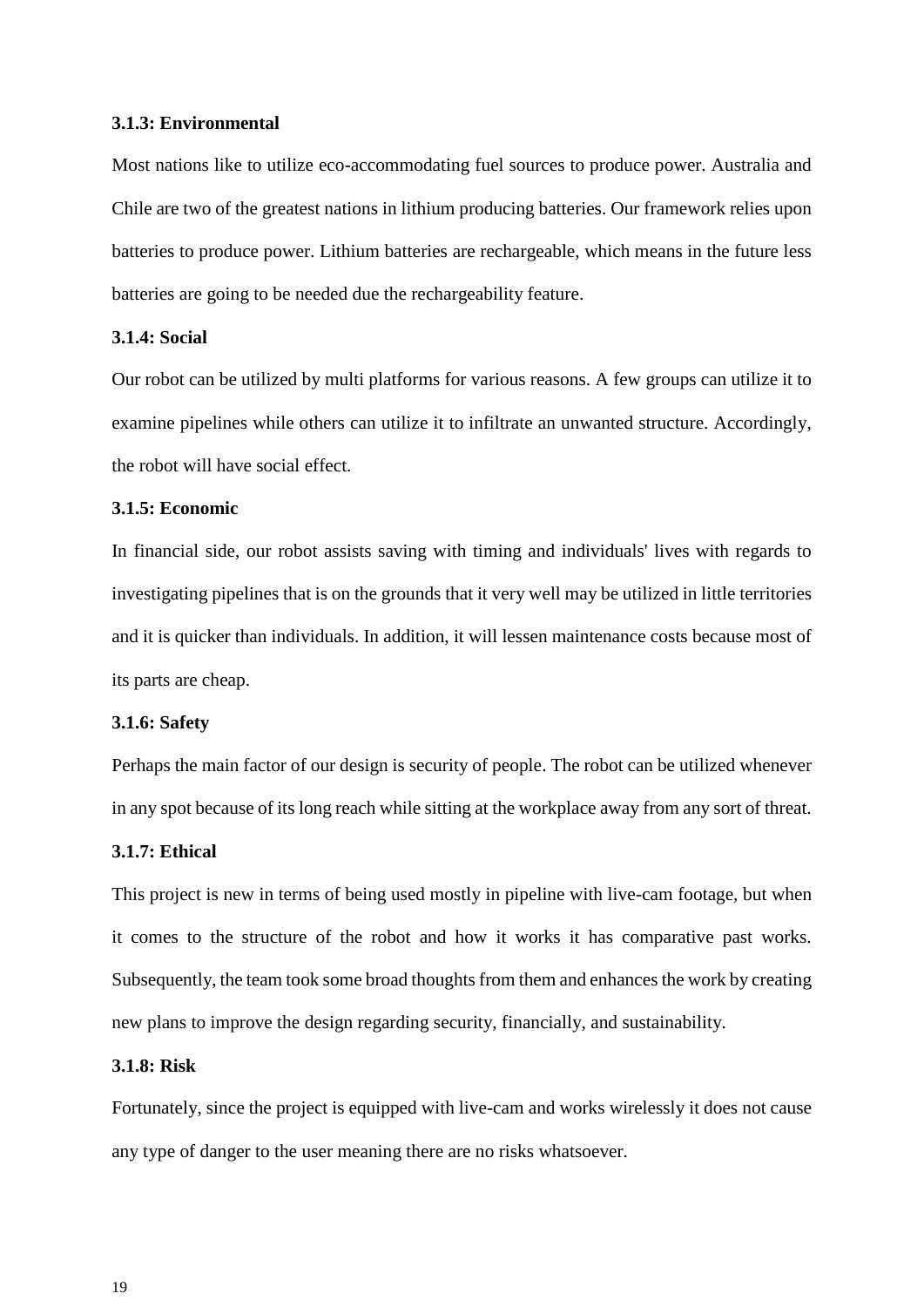### **3.2 Engineering Design standards**

Engineering design standards were considered in designing our project when it comes to select the components used in our system. This part of this chapter will describe the technical details and specifications of each component that has been selected in our project. The that we selected were as follow; Arduino uno (Microcontroller Board), TT gear motor (4x), ultrasonic sensor, motor driver, servo motor, battery holder, camera, Bluetooth chip, 18650 Li-on battery, wheels, and infrared sensor. The following table shows the engineering standards for the main components of the design:

| <b>Components</b>      | <b>Engineering standards</b> |
|------------------------|------------------------------|
| Arduino Uno            | ATmega328                    |
| Ultrasonic sensor      | HC-SR04                      |
| Servo Motor            | ISO 16092-2                  |
| <b>Bluetooth Ship</b>  | <b>IEEE 802.15</b>           |
| <b>Driver Motor</b>    | <b>L298N</b>                 |
| 18650 Li-on Battery    | <b>UL2054</b>                |
| <b>Infrared Sensor</b> | ASTM F3238                   |
| Camera                 | <b>ISO/IEC 29151</b>         |

|  | Table 3.2: Engineering Standards |  |
|--|----------------------------------|--|

### **3.2.1: Arduino Uno (Microcontroller Board)**

Voltage: 5V

Input voltage (suggested): 7-12V

Input voltage (limits): 6-20V

Computerized passages and ways out: 14

Total memory: 32 KB

Static Memory: 2 KB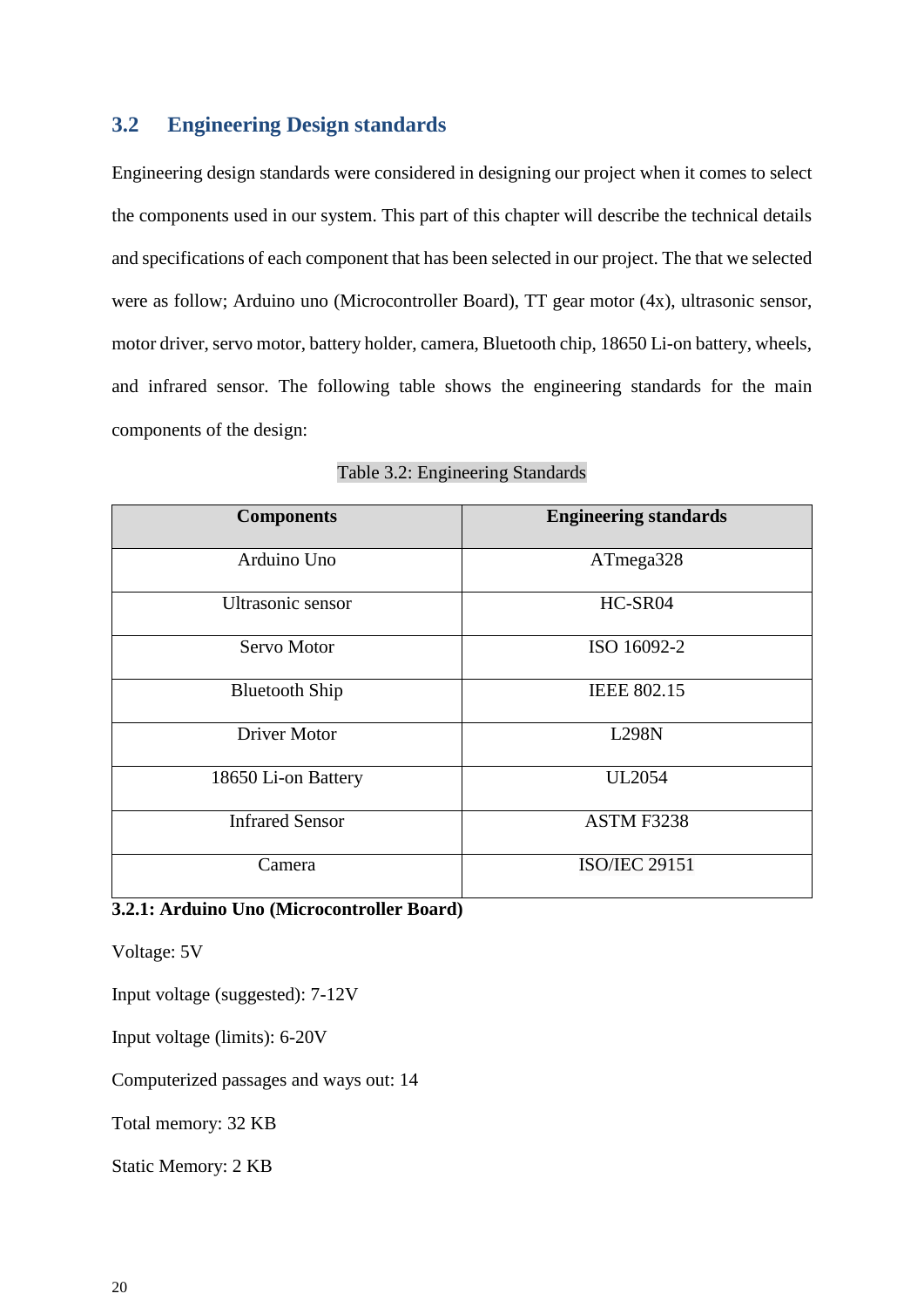Memory EEPROM: 1 KB

Processor speed: 16 MHz

Info and yield current: 40 mA.

#### **3.2.2: TT Gear Motor (4x)**

Voltage: 4,5 volts.

Speed: 140 rpm

Parameter: 190 mAh.

Torque: 800gf.min

Dimensions: 20 \* 20 \* 64cm.

#### **3.2.3: Ultrasonic Sensor**

Working Voltage: 5V (DC)

Static current: Under 2mA.

Yield signal: Electric recurrence signal, significant level 5V, low level 0V.

Sensor point: Not in excess of 15 degrees.

Identification distance: 2cm-450cm.

High exactness: Up to 0.3cm

Information trigger sign: 10us TTL impulse

Echo signal: output TTL PWL signal

#### **3.2.4: Servo Motor**

Dimension: 40mm x 19mm x 43mm

Weight: 55g

Working Velocity: 0.17sec/60 degrees (4.8V no load)

Working Velocity: 0.13sec/60 degrees (6.0V no load)

Activity Voltage: 4.8 - 7.2Volts

Gear Type: Metal Gear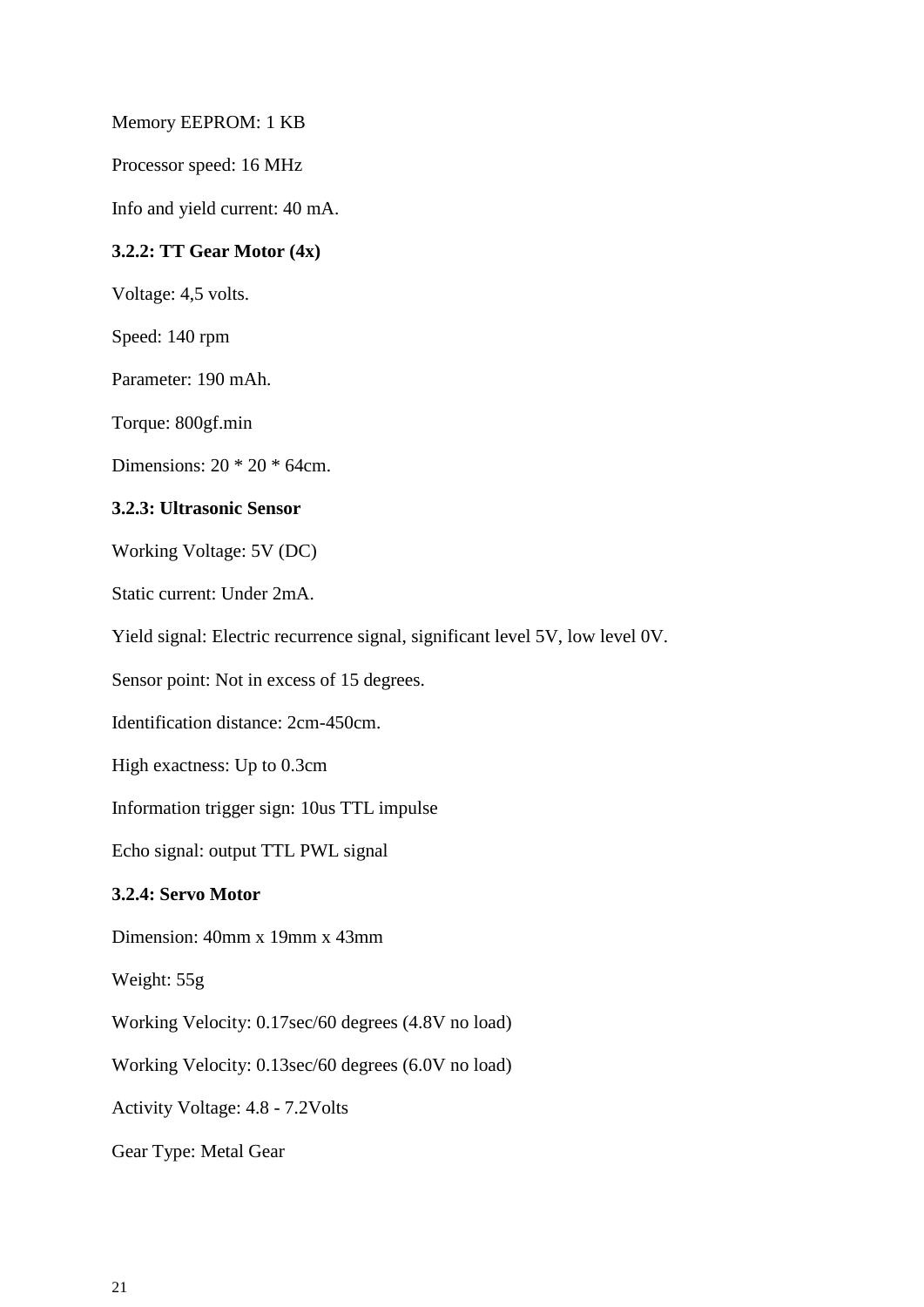#### **3.2.5: Camera**

- Brand: EZVIZ
- Models are compatible with standard equipment
- Wi-Fi connectivity technology
- Compatible with Internet of Things (IoT)
- Special features tuk-tuk, 130-degree wide angle, infrared night vision
- Smart monitor
- Power source: 100 to 240 volts

#### **3.2.6: Bluetooth Chip**

- High performance-price ratio
- Small volume, easily embedded to other products
- Strong function with support LWIP protocol, Freertos
- Supporting three modes: AP, STA, and AP+STA
- Supporting Lua program, easily to develop

#### **3.2.7: Wheels**

Operating voltage: 3V to 6V DC

No-load current: 250mA (6V)

Maximum torque: 4500mg x cm(6V)

Reduction ratio: 1:48

Weight of Motor: 29g

Wheel diameter: 65mm

Wheel width: 27mm

Weight of wheel: 33g

#### **3.2.8: 18650 Li-on Battery**

The 18650 cell is 18 mm in diameter and 65 mm tall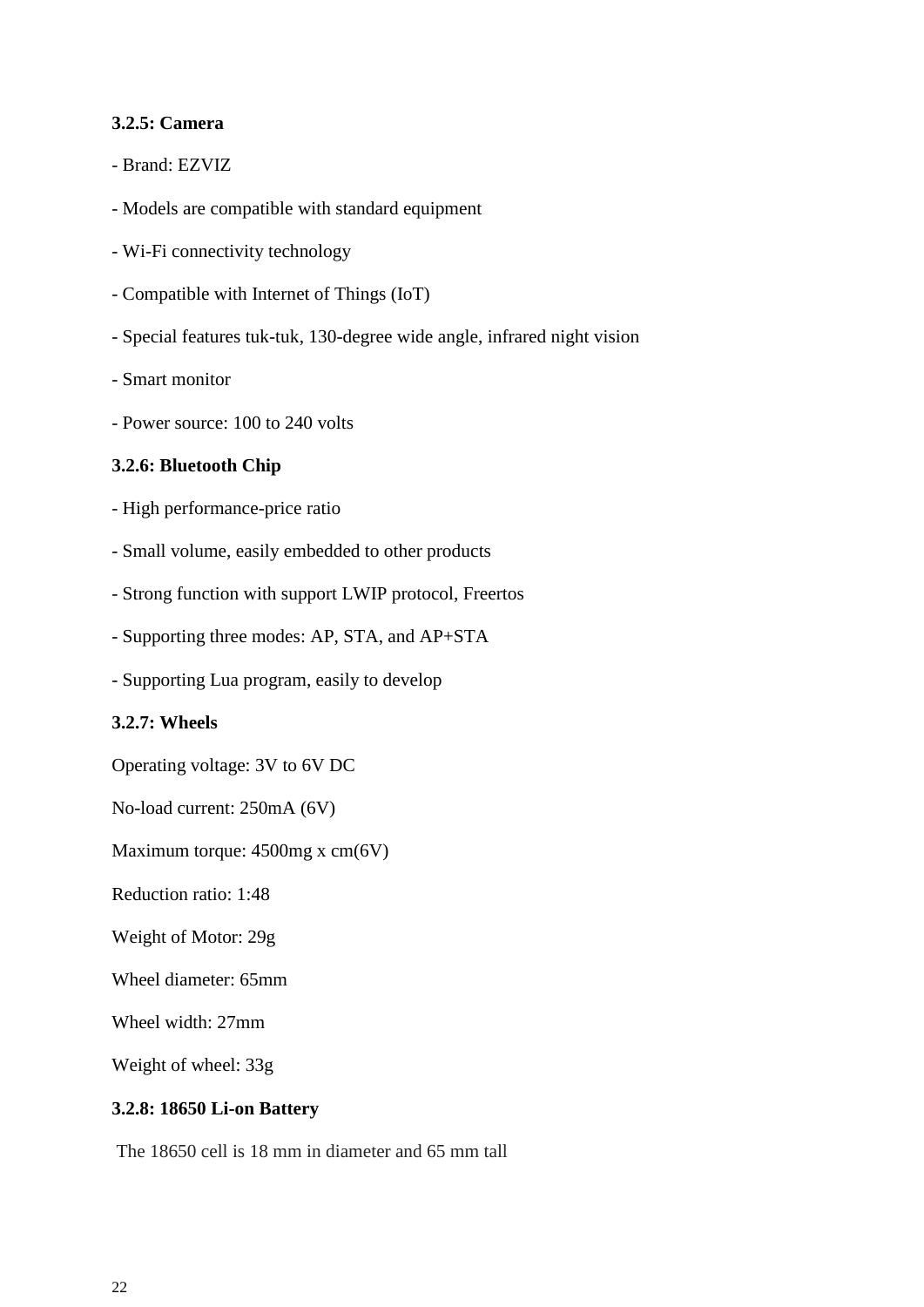Voltage: 3.7v

#### **3.2.9: L298N Motor Driver**

- Driver: L298N Dual H Bridge DC Motor Driver IC

- Driven piece of the terminal stock region Versus:  $+5$  V  $\sim$   $+35$  V; like the need to take power

inside the board, the stockpile territory Versus:  $+7$  V  $\sim +35$  V

- Driven piece of the pinnacle current Io: 2A

- The coherent piece of the terminal stockpile territory Vss:  $+5$  V  $\sim$   $+7$  V (can take power inside

the board  $+5$  V)

- The coherent piece of the working current reach:  $0 \sim 36$ mA

- Control signal info voltage range:

Low:  $-0.3V \leq \text{Vir} \leq 1.5V$ , High:  $2.3V \leq \text{Vir} \leq \text{Vis}$ 

- Empower signal input voltage range:

Low:  $-0.3 \leq \text{Vir} \leq 1.5 \text{ V}$  (control signal is invalid), High:  $2.3 \text{ V} \leq \text{Vir} \leq \text{ V}$ ss (control signal dynamic)

- Greatest power utilization: 20W (when the temperature  $T = 75 \degree C$ )

- Capacity temperature: - 25 ℃ ~ +130 ℃

- Different Augmentations: control of direction indicators, the logic part of the plate to take power interface.

- Driver Board Size: 55mm \* 60mm \* 30mm

- Drive plate Weight: 33g

#### **3.2.10: Infrared Sensor**

- VCC: external 3.3V-5V voltage (can be directly connected to 5v MCU and 3.3v MCU)

- GND: GND External

- OUT: small board digital output interfaces (0 and 1)

- Board size: 3.1CM \* 1.5CM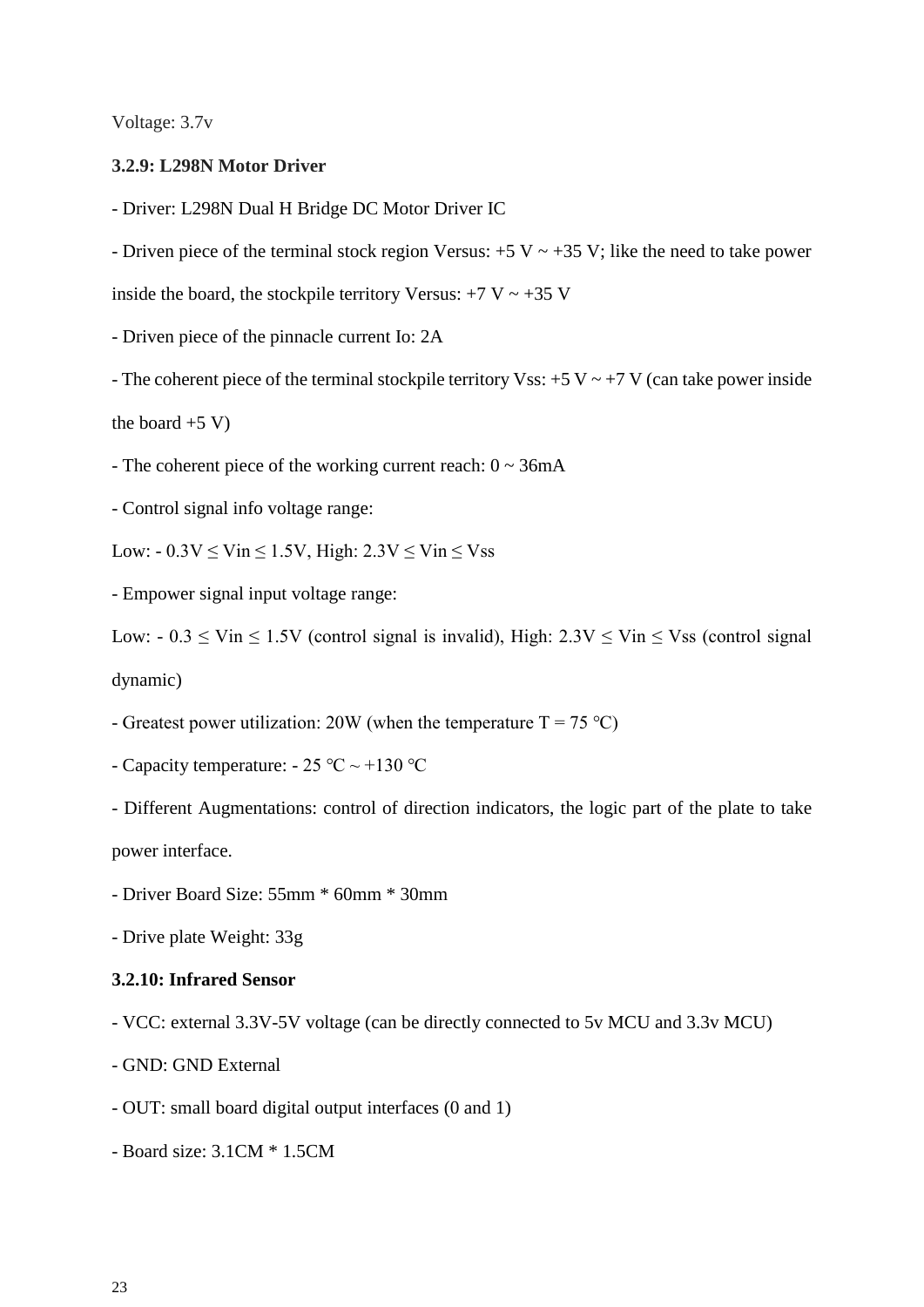#### **3.3 Theory and Theoretical Calculations**

Like any project or design there are steps that needed to be taken. Those steps can either make your design successful of not. It all depends on your knowledge, research and brainstorming as a team. One of those steps is your theory and theoretical calculations. Since we are working on this design lets discuss some of the calculations and the theory behind it. This design does not require a lot of calculations. However, there are a few things that we have to be careful when we calculate for our design, which is, a care for pipeline inspection. We calculated the horsepower and made sure that our car had enough horsepower to do the job, and if the motor had enough power to work with it. As well as the battery power needed to give the gear motor its full potential.

$$
Hp = \frac{RPM * Torque}{63025}
$$

Horsepower is very important and very delicate mater to be careful when calculating because if you have low hp then the design might face major difficulties.

$$
P = IV
$$

Where P is power, I is current, and V is voltage. It is important to calculate how much the motor power needs, so we can pick which battery that can support that.

$$
E = Pt = IVt
$$

Where E is energy, and t is time. Here we have to calculate the time our battery runs before needing to be charged again.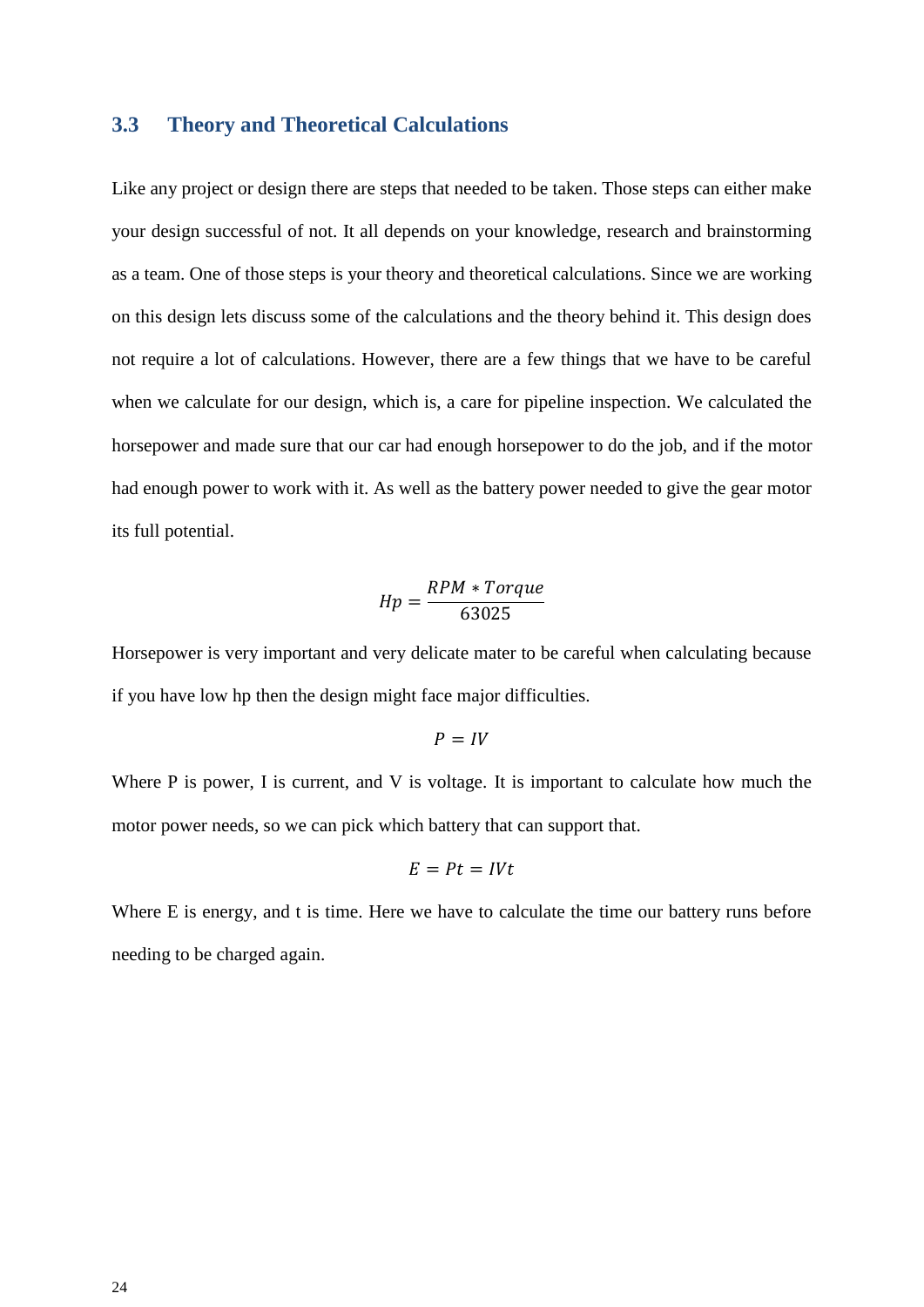#### **3.4 Product Subsystems and selection of Components**

In the figure below it shows the exploded assembly of the project. And it shows each part specifically such as, both lower and upper chassis, line tracking module "infrared sensor", 4 DC motors "Gear", Motor driver panel, The core board "UNO Arduino", Multiple sensors, Battery holder, Servo Motor, Ultrasonic Sensor, Rubber Wheels, Bluetooth chip and a Camera. Also, the final shape of the Smart Robot Car can be seen below as well. Moreover, All the parts will be placed on top of both of the Chassis; the lower one will hold all the 4 motors along with Wheels, the line tracker sensor and the motor driver panel. We will place the other Chassis on the said parts and tighten them. The upper Chassis will hold the core board which is the UNO Arduino, multiple sensors on the front of the robot, the battery holder along with the servo motor, Ultrasonic sensor, the Bluetooth chip and the camera.



Figure 3.4: Exploded assembly of the system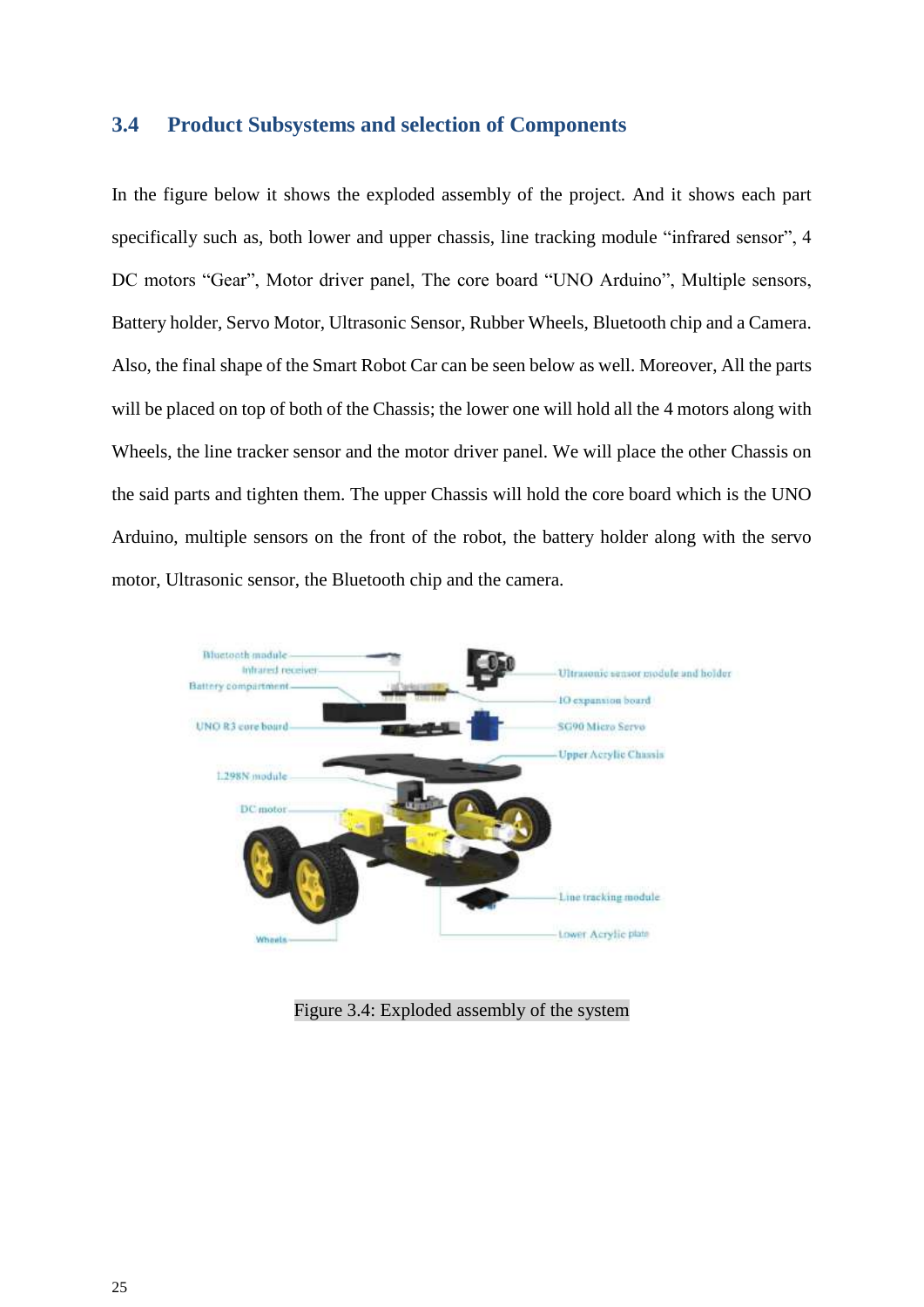## <span id="page-25-0"></span>**3.5 Manufacturing and assembly (Implementation)**

Beginning with the design, the structure was created using Computer Aided designed as it is shown in the figures below and was printed using 3d printer. Secondly, Arduino Uno, which can read inputs such as the light from a sensor or a finger on a switch and convert them into outputs. This will be needed in our robot for these several features. The third part is TT gear motor. It is a plastic gearbox motor, which is responsible of moving the robot. Moreover, in terms of the movement of the robot, a Motor driver is a necessity. It is a small current Amplifier transforms a low current control signal into higher ones. Fourthly, since the robot is designed for oil and gas pipelines, an ultrasonic sensor is needed to measure the distance of the aimed object. The fifth part is the Camera and the flashlight. The camera will be connected to a Bluetooth chip which can give us a live pictures and videos.







Figure 3.5: Drawings of the chassis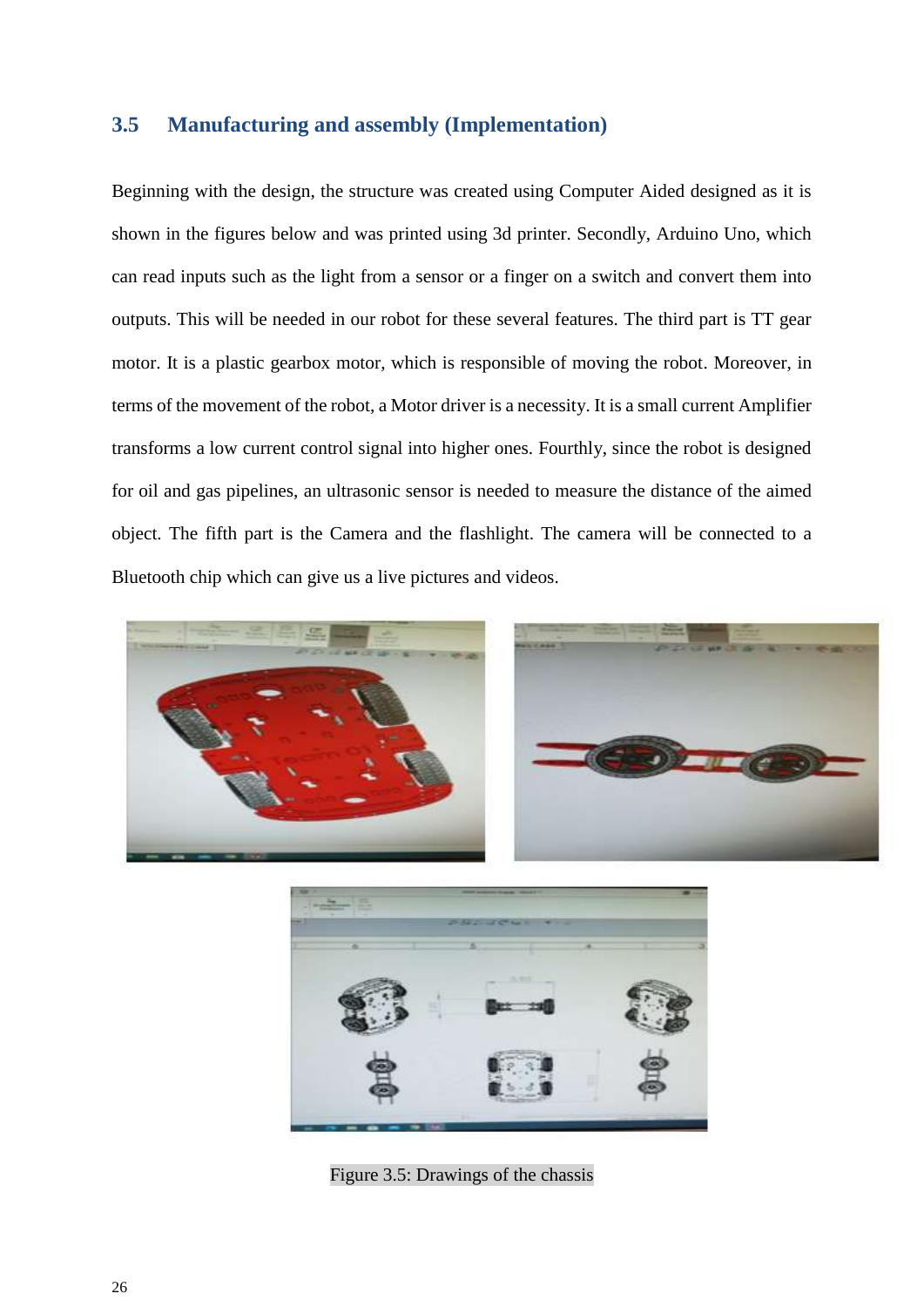## **3.6 Economic Evaluation of Engineering Projects**

|                       | Year 0     | Year 1   | Year 2  | Year 3   | Year 4                  | Year 5     | Year 6     | Year 7     | Year 8         | Year 9     | Year 10   |
|-----------------------|------------|----------|---------|----------|-------------------------|------------|------------|------------|----------------|------------|-----------|
| <b>Capital Costs</b>  |            |          |         |          |                         |            |            |            |                |            |           |
| Equiprment            | 159058     | 159058   | 159058  | 159058   | 159058                  | 159058     | 159058     | 159058     | 159058         | 159058     | 159058    |
| Construction          | u          | ×        | ٠       | ×        | a.                      | u          | μ          | u          | ٠              | ٠          | ٠         |
| Total                 | -1749638   |          |         |          |                         |            |            |            |                |            |           |
| <b>Operating Cost</b> |            |          |         |          |                         |            |            |            |                |            |           |
| Energy                | ¥          | $\alpha$ | ¥       | ÷        | $\qquad \qquad \bullet$ | ¥          | ×          | ٠          | ٠              | ٠          | ٠         |
| Electrcitiy           | s          | ٠        | ٠       | $\alpha$ | $\blacksquare$          | ×          | ٠          |            | $\blacksquare$ | ×          | $\alpha$  |
| Labour                | 40150      | 40150    | 40150   | 40150    | 40150                   | 40150      | 40150      | 40150      | 40150          | 40150      | 40150     |
| Insurance             | [200]      | 1200     | 1200    | 1200     | 1200                    | 1200       | 1200       | 1200       | 1200           | 1200       | 1200      |
| Taxes                 | 47552.5    | 47552.5  | 47552.5 | 47552.5  | 47552.5                 | 47552.5    | 47552.5    | 47552.5    | 47552.5        | 47552.5    | 47552.5   |
| Total                 | -977927.5  |          |         |          |                         |            |            |            |                |            |           |
| <b>Revenues</b>       |            |          |         |          |                         |            |            |            |                |            |           |
| Product 1             | 240000     | 252000   | 264600  | 277830   | 291721.5                | 306307.575 | 321622.954 | 337704.101 | 354589.307     | 372318.772 | 390934.71 |
| Total                 | 3409628.92 |          |         |          |                         |            |            |            |                |            |           |
| Profits               | 682063.419 |          |         |          |                         |            |            |            |                |            |           |

#### Table 3.6: the economical aspect of the robot

## **Chapter 4: System Testing and analysis.**

## **4.1 Experimental setup, sensors, and data acquisition system.**

#### **4.1.1: Ultrasonic sensor:**

The ultrasonic sensor is located in the front of the car. We have done an experimental set up for calculating the distance that the ultrasonic sensor can get before it stops. There is also another experimental set up to calculate the time the sensor takes before it changes its direction. Since the phone can control the car, one of us was moving it and the others were calculating the distance and time as well.

#### **Specification:**

**Working Voltage:** 5V(DC)

**Static current:** Less than 2mA.

**Output signal:** Electric frequency signal, high level 5V, low level 0V.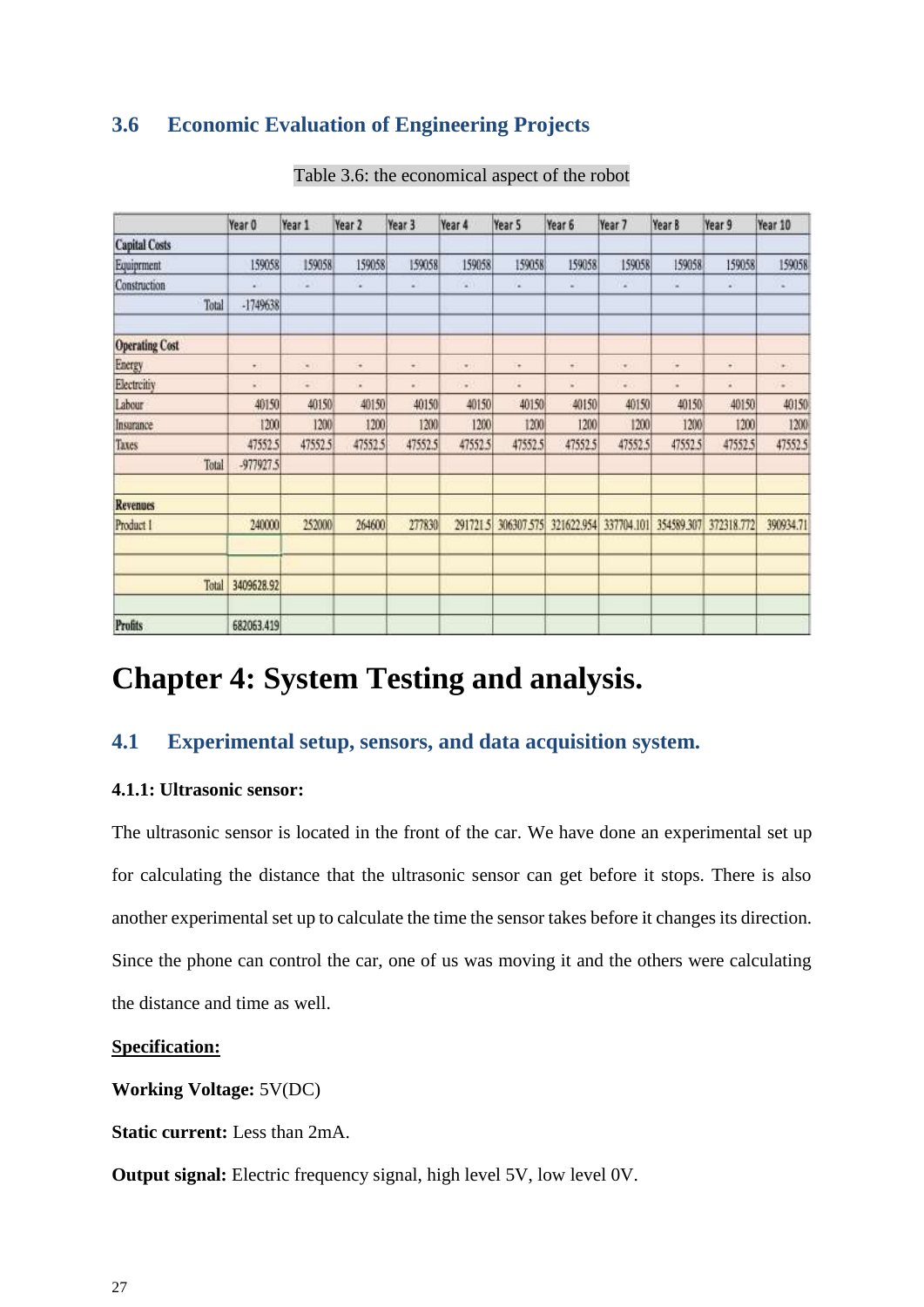**Sensor angle:** Not more than 15 degrees.

**Detection distance:** 2cm-450cm.

**High precision:** Up to 0.3cm

**Input trigger signal:** 10us TTL impulse

**Echo signal:** output TTL PWL signa

We choose the ultrasonic sensor over any other sensor because it a great option for the identification of objects. Ultrasonic sensors recognize objects paying little mind to shading, surface, or substance for presence identification, except if the material is unfathomably delicate like fleece, as it would ingest sound. Therefore, ultrasonic sensor would be best possible choice to use for inspecting pipeline.

|  | Table 4.1.1: The testing Parameters. |  |  |
|--|--------------------------------------|--|--|
|--|--------------------------------------|--|--|

| <b>Testing Parameters</b> | <b>Objective</b>          |
|---------------------------|---------------------------|
|                           |                           |
| Ultrasonic sensor         | To detect objects.        |
| Line tracking sensor      | To follow a certain Path. |



Figure 4.1.1: Ultrasonic Sensor assembly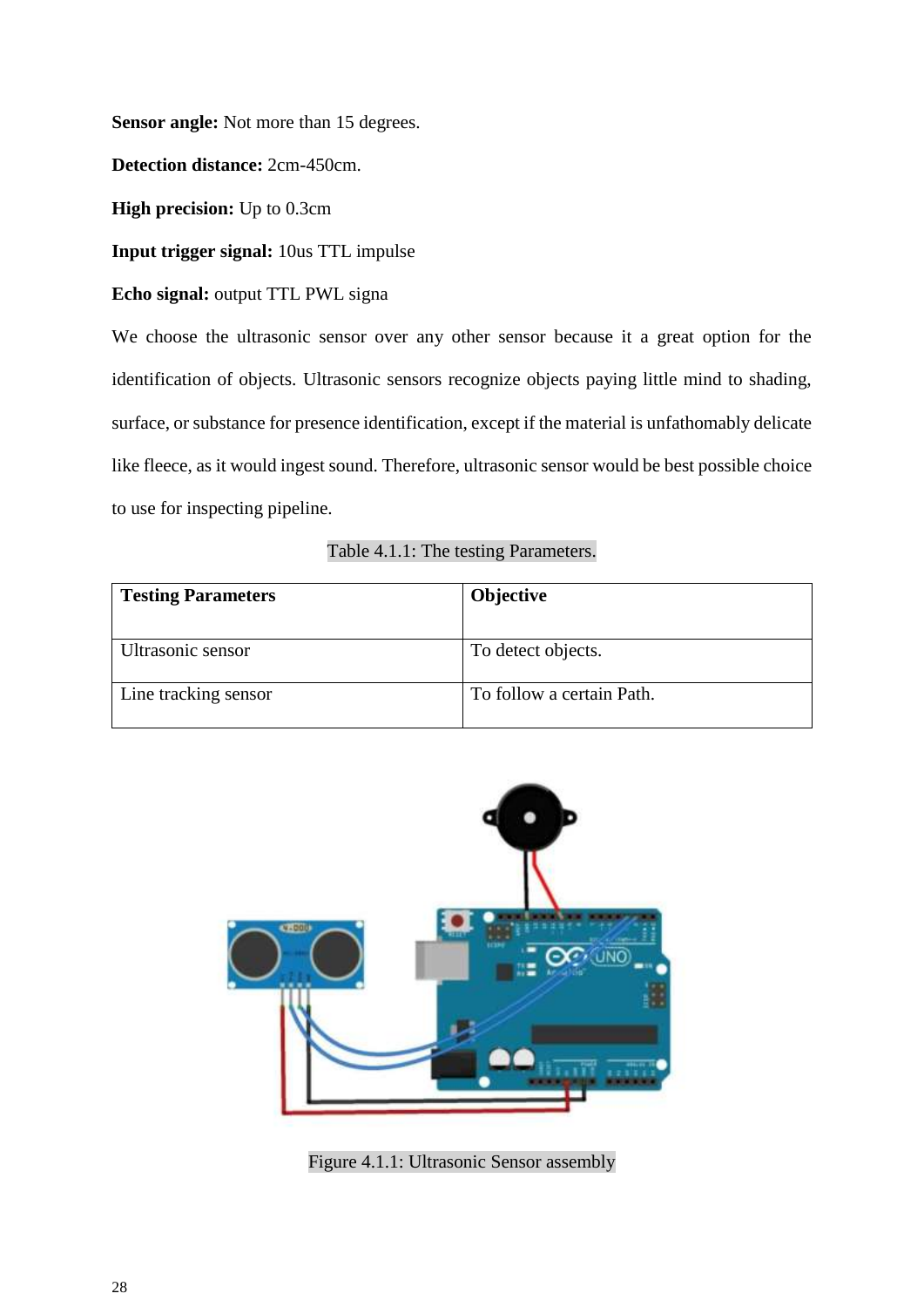The hardware of this project is not complicated to assemble. Making the contacts with the ultrasonic sensor with the Arduino first. The ultrasonic sensor is connected to the Arduino in the following steps. First, on the Arduino, VCC are connected on the Ultra sonic sensor to 5V pin. Second, we connected Trig pin-to-pin number 2 on the Arduino, and we also connected Echo pin-to-pin number 3 on the Arduino. The next step is we have connected the GND to GND on the Arduino. Finally, Making the contacts between the buzzer and the Arduino after that. Connect the buzzer's positive pin to pin 10 on the Arduino, and the buzzer's negative pin to the Arduino's GND pin.

#### **4.1.2 Line tracking sensor:**

The line-tracking sensor is located in the middle of the car as the most of the other parts.

There was no need to put it in the back or in the front of the robot like the ultrasonic sensor.



Figure 4.1.2: Line tracking sensor assembly

#### **Specifications**:

**Working Voltage:** 3.3V - 5V DC

**Working Current**: ≥ 20 mA

**Operating Temperature**: -10°C~+50°C

**Detection distance**: 2-40 cm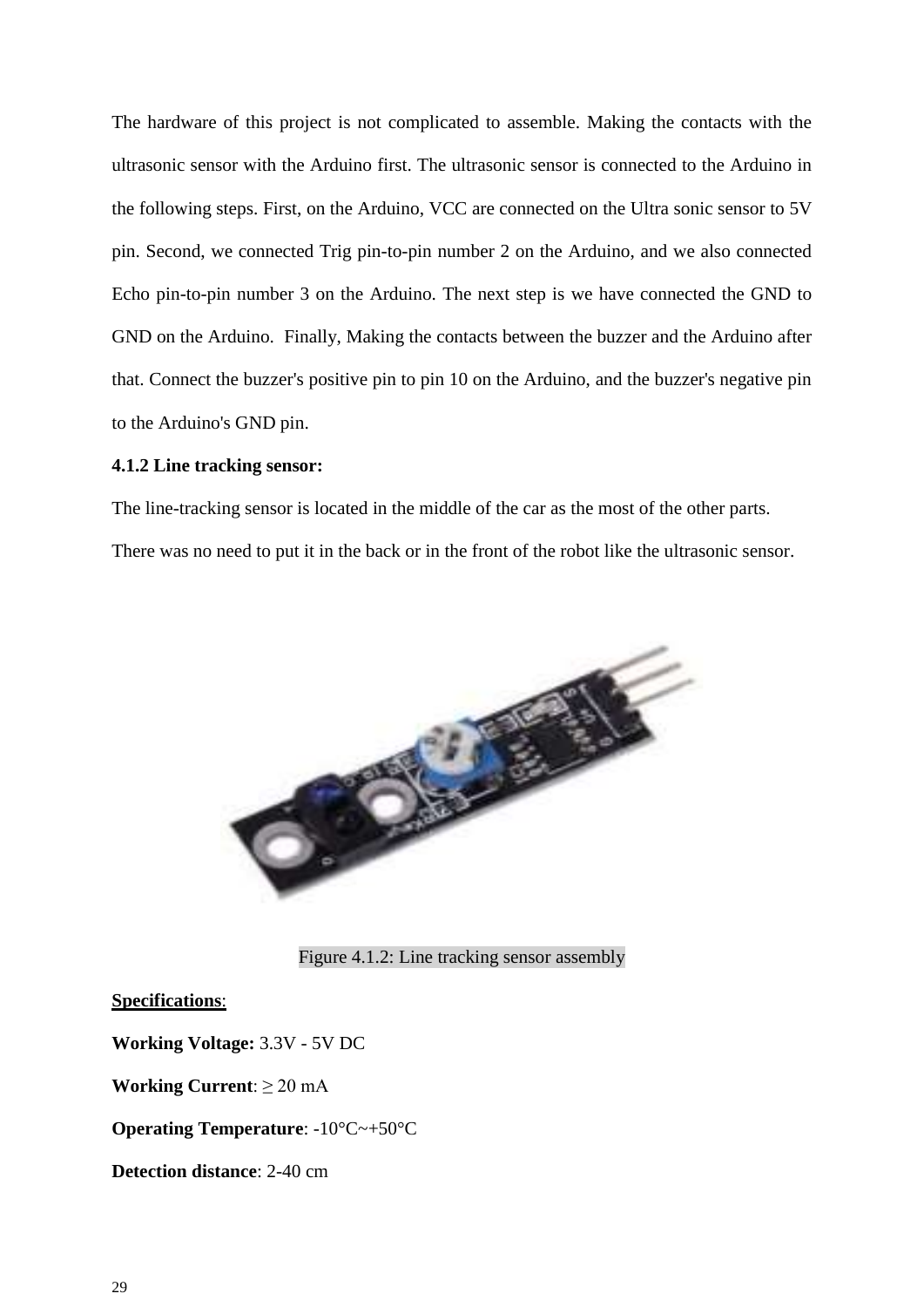**IO Interface**: 4-Wire Interfaces (-/+/S/EN)

**Output Signal:** TTL Level (Low level when detecting objects/ high level when no objects/0 or 1 decides if objects exist)

#### **Effective angle:** 35°

**Size**: 28mm × 33mm

The particular reason why we choose The Digital Line Tracking Sensor is that it can lead your robot easily and reliably distinguishing white from black using a TTL signal. We would ensure much more accurate outcomes with a drawn path and effective programming than if the robot were merely told where to go without any context.

### **4.2 Results, Analysis and Discussion**

| Time(s)   | Distance (m)   |
|-----------|----------------|
| 0s        | 0 <sub>m</sub> |
| 2s        | 1 <sub>m</sub> |
| 4s        | 2m             |
| 6s        | 3m             |
| <b>8s</b> | 4m             |
| 10s       | 5m             |

#### Table 4.2: Data of the results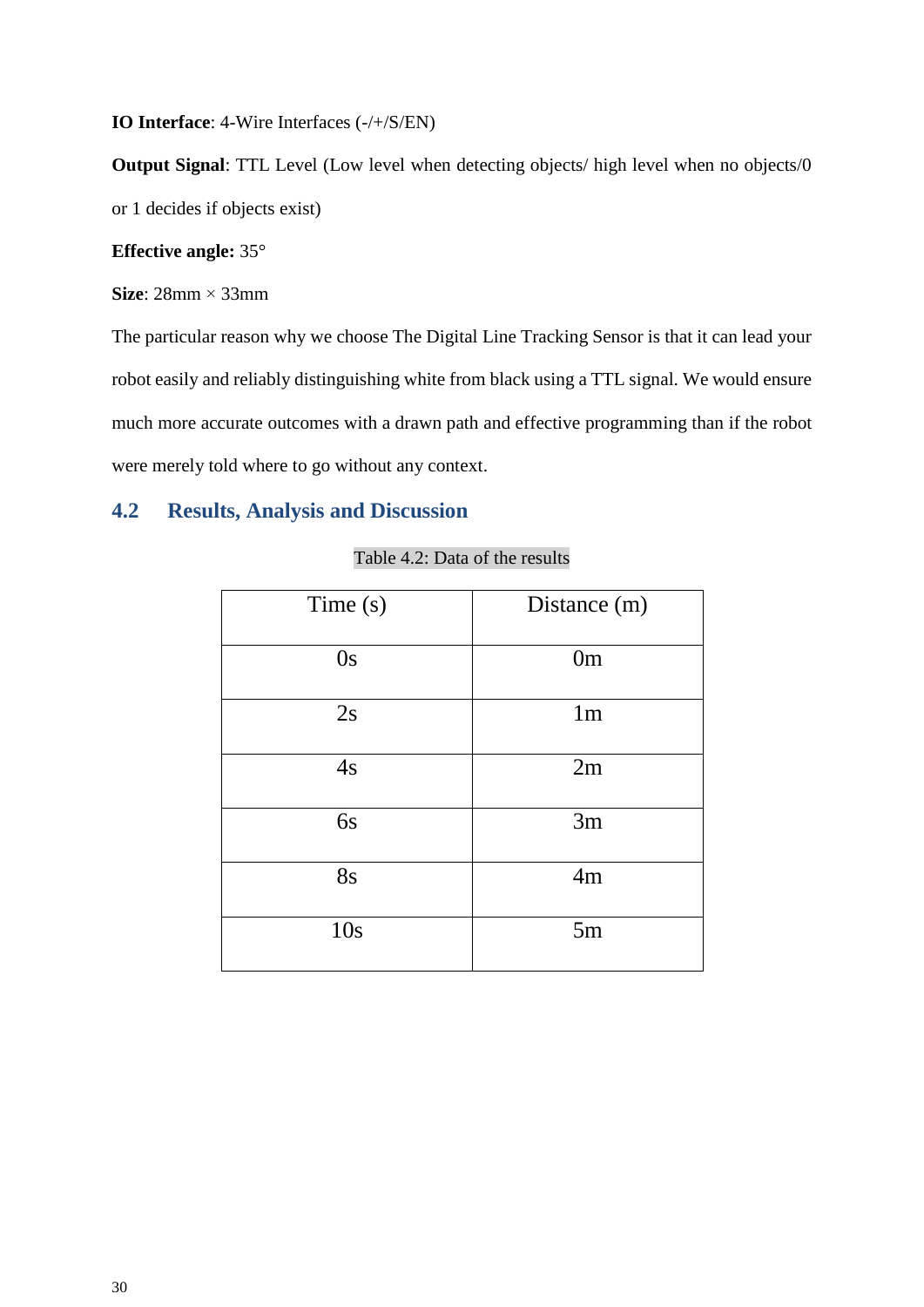

Figure 4.2: Time vs Distance

As it is shown in the figure and the table above, we found out that the velocity of the car is 0.5 m/s. This velocity is more than enough for pipeline inspection. It is not awfully slow, and not extremely fast either where it is difficult see through the camera. Another calculation that has been done for the ultrasonic sensor stops the car 0.5m away from any object. It is a safe distance, which avoids the car from touching any liquids that might harm the car. We had an idea to make more the 0.5 m, but it leads to unclear vision and it will make difficult to the person who is seeing the live footage by the phone.

## **Chapter 5: Project Management**

### **5.1 Project Plan**

In our project, there are numerous tasks included. Each task is allotted to at least one individual. Here is the all data about the tasks, colleagues, and the term of each assignment to be finished. See table 5.1.1 for tasks and time to finish and table 5.1.2 for the tasks and the individuals who are responsible of.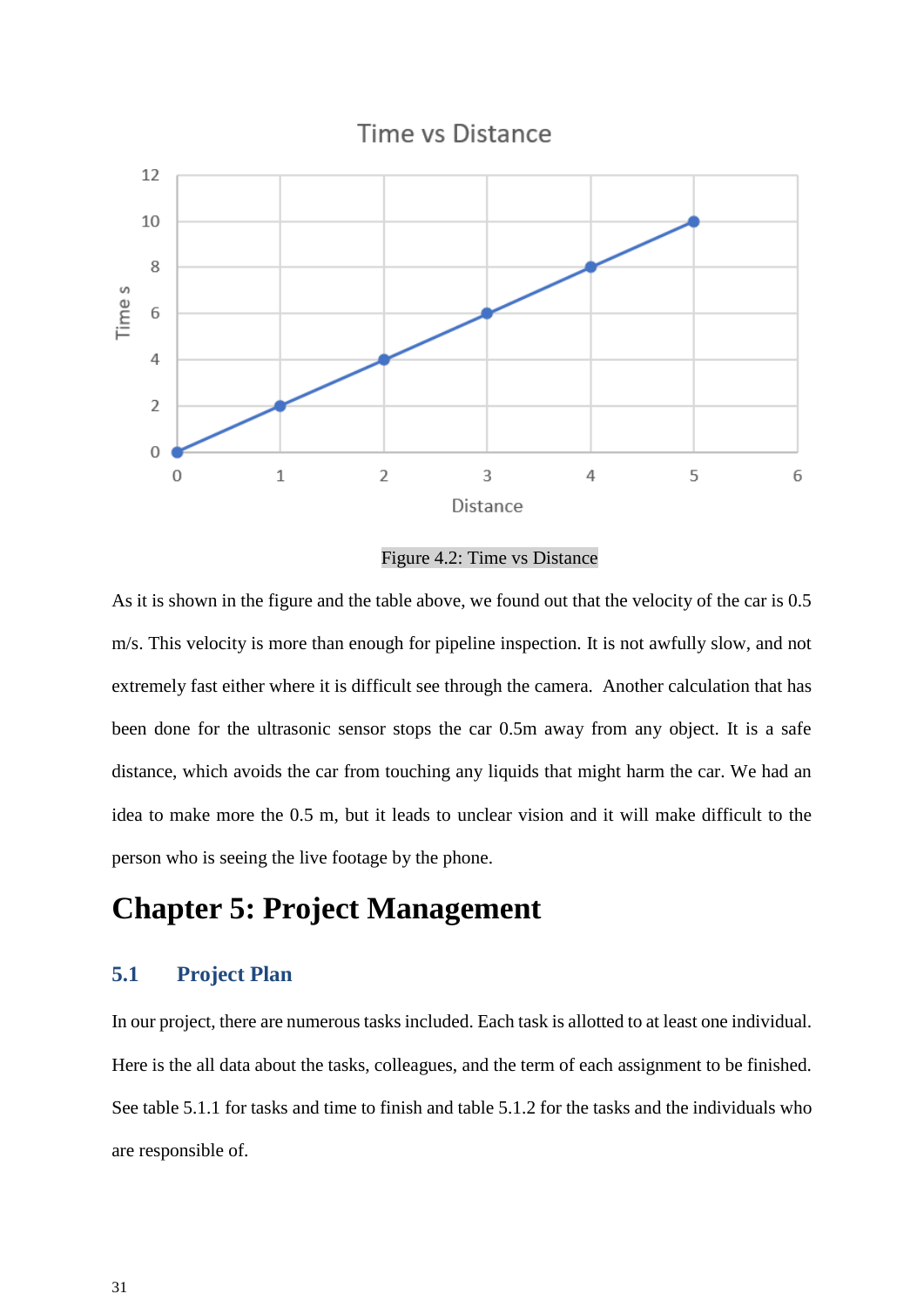| $\#$           | <b>Tasks</b>                            |                                                                                                                                                                                                                                   | <b>Start</b> | End       | <b>Duration</b> |
|----------------|-----------------------------------------|-----------------------------------------------------------------------------------------------------------------------------------------------------------------------------------------------------------------------------------|--------------|-----------|-----------------|
| $\mathbf{1}$   | Chapter 1: Introduction                 |                                                                                                                                                                                                                                   | 31/1/2021    | 4/2/2021  | 4 days          |
| $\overline{2}$ | Chapter 2: Literature<br>Review         | Project Background<br>Previous Work<br><b>Comparative Study</b>                                                                                                                                                                   | 7/2/2021     | 31/2/2021 | 6 days          |
| 3              | Chapter 3: System<br>Design             | Design Constraints &<br>Design Methodology<br><b>Engineering Design</b><br><b>Standards</b><br>Theory & Theoretical<br>Calculations<br><b>Product Subsystems</b><br>& Selection of<br>Components<br>Manufacturing and<br>Assembly | 14/2/2021    | 19/3/2021 | 34 days         |
| $\overline{4}$ | Chapter 4: System<br>Testing & Analysis | Experimental Setup,<br>Sensors and data<br>Results, Analysis and<br>Discussion<br>Project Plan                                                                                                                                    |              |           |                 |
| 5              | Chapter 5: Project<br>Management        | <b>Contribution of Team</b><br>members                                                                                                                                                                                            | 28/3/2021    | 7/4/2021  | 10 days         |

## Table 5.1.1: Tasks and their durations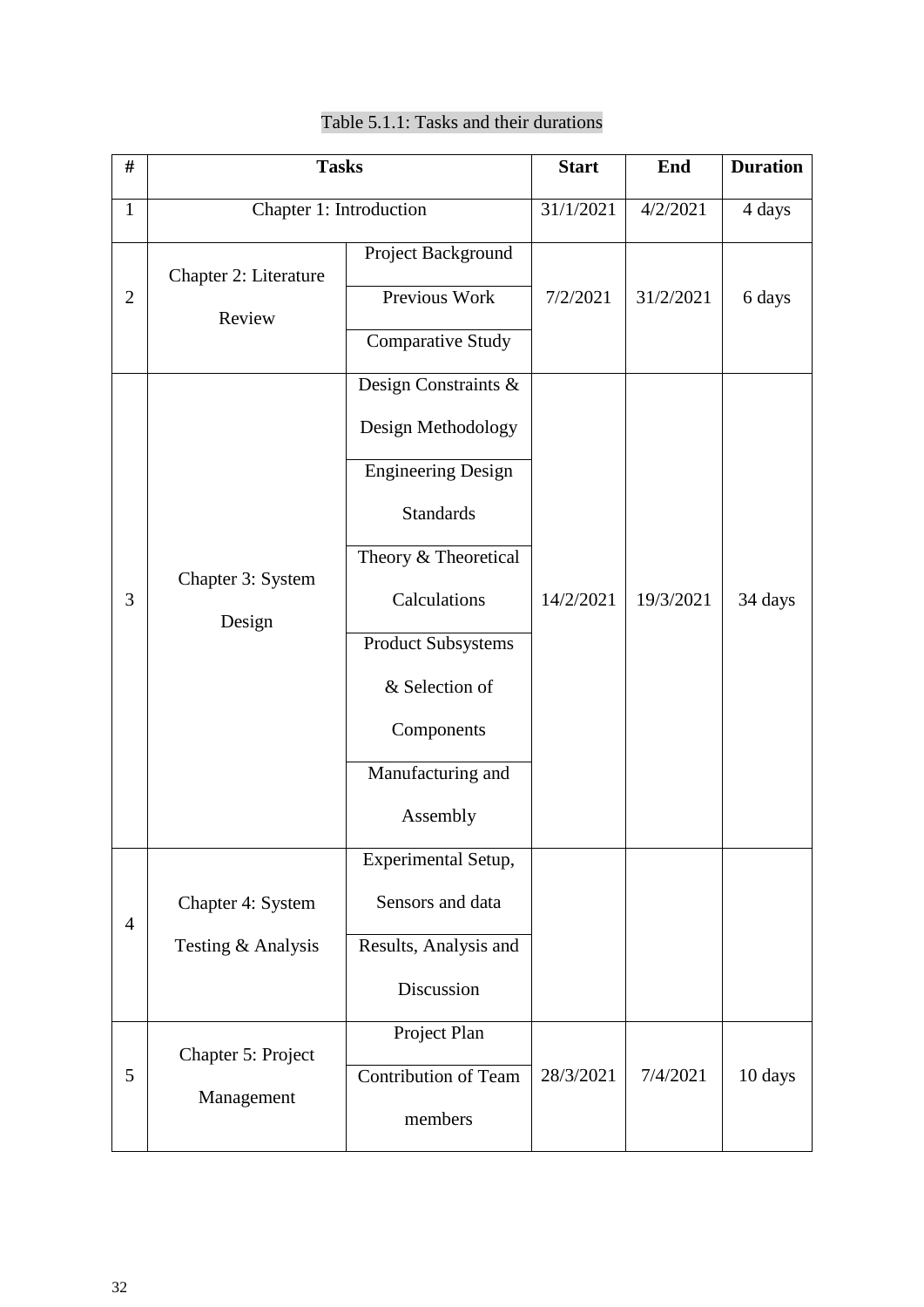|        |                                | Project Execution          |           |           |         |
|--------|--------------------------------|----------------------------|-----------|-----------|---------|
|        |                                | Monitoring                 |           |           |         |
|        |                                | Challenges &               |           |           |         |
|        |                                | <b>Decision Making</b>     |           |           |         |
|        |                                | Project Bill of            |           |           |         |
|        |                                | Material & Budget          |           |           |         |
|        |                                | Life Long Learning         |           |           |         |
|        |                                | Impact of Engineering      |           |           |         |
| 6      | Chapter 6: Project<br>Analysis | Solution                   | 8/4/2021  | 13/4/2021 | 5 days  |
|        |                                | <b>Contemporary Issues</b> |           |           |         |
|        |                                | Addressed                  |           |           |         |
|        | Chapter 7: Conclusion          | Conclusion                 |           |           |         |
| $\tau$ |                                | Future                     | 14/4/2021 | 17/4/2021 | 3 days  |
|        | & Recommendation               | Recommendation             |           |           |         |
| 8      | Design of Prototype            | SolidWorks                 | 14/2/2021 | 21/2/2021 | 7 days  |
|        |                                | <b>Car Battery</b>         |           |           |         |
|        |                                | Sensors                    |           |           |         |
| 9      | Parts Purchase                 | Light                      | 9/2/2021  | 19/2/2021 | 10 days |
|        |                                | Wires                      |           |           |         |
|        |                                | <b>Motors</b>              |           |           |         |
| 10     | Manufacturing                  | 3D Printing                | 14/2/2021 | 17/2/2021 | 3 days  |
|        |                                | Changing Different         | 20/3/2021 | 22/3/2021 |         |
| 11     | Testing                        | Wires                      |           |           | 2 days  |
|        |                                | <b>Adding More Sensors</b> | 23/3/2021 | 24/3/2021 | 1 day   |
|        |                                |                            |           |           |         |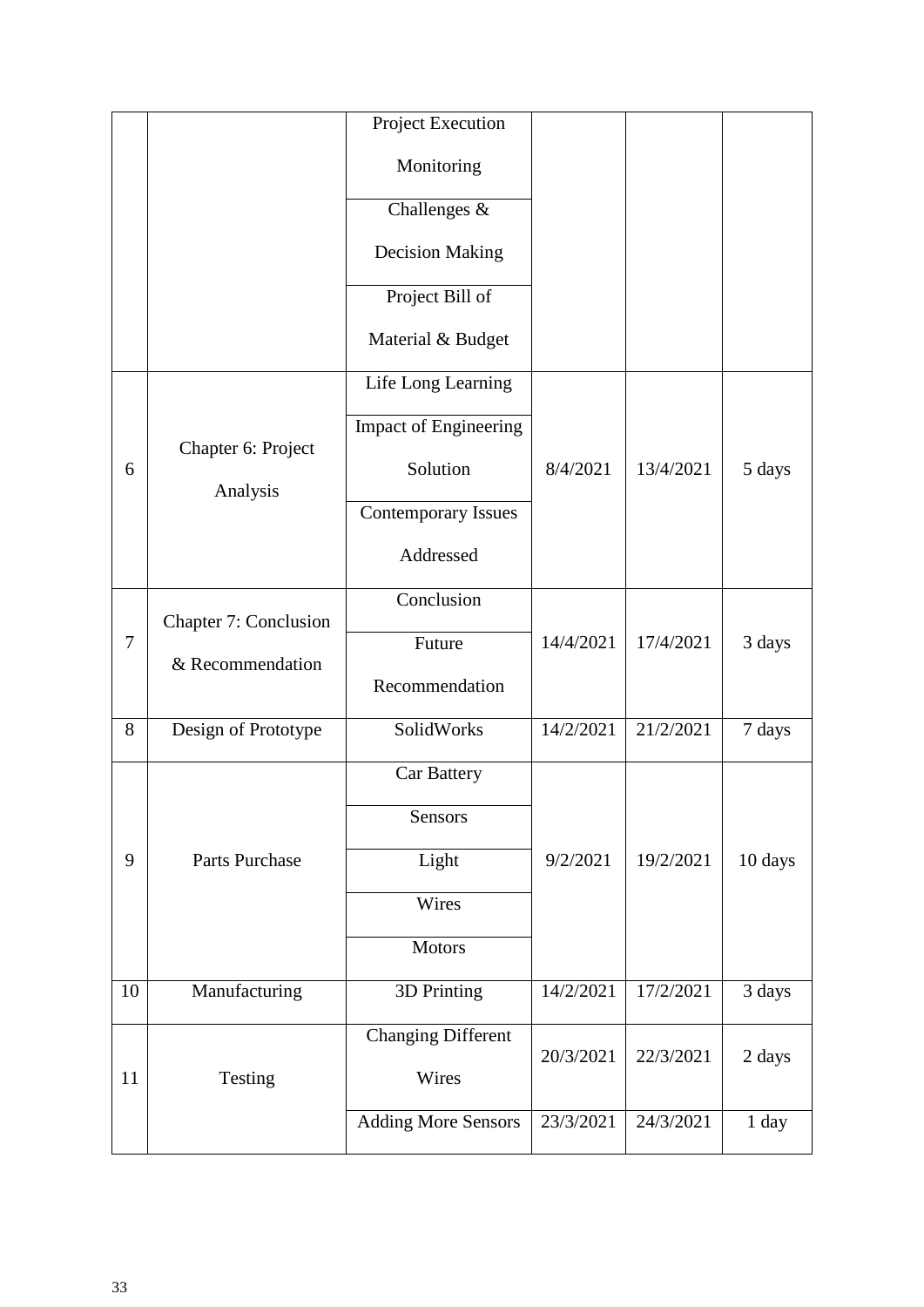|  | Retesting | $\mid$ 25/3/2021 $\mid$ 27/3/2021 | 2 days |
|--|-----------|-----------------------------------|--------|
|  |           |                                   |        |

| #              | <b>Tasks</b>                         | <b>Assigned Members</b> |
|----------------|--------------------------------------|-------------------------|
| $\mathbf{1}$   | Chapter 1: Introduction              | All                     |
| $\overline{2}$ | <b>Chapter 2: Literature Review</b>  | All                     |
| 3              | Chapter 3: System Design             | All                     |
| $\overline{4}$ | Chapter 4: System Testing & Analysis | <b>Ahmed Alabbas</b>    |
| 5              | <b>Chapter 5: Project Management</b> | Abdullah Alsaleh        |
| 6              | Chapter 6: Project Analysis          | Mustafa Aljubarah       |
|                |                                      | Mohammed Alyousif       |
| 7              | Chapter 7: Conclusion &              | <b>Maytham Alasker</b>  |
|                | Recommendation                       |                         |
| 8              | Design of Prototype                  | All                     |
| 9              | <b>Parts Purchase</b>                | Abdullah Alsaleh        |
| 10             | Manufacturing                        | Abdullah Alsaleh        |
| 11             | Retesting                            | All                     |

## **5.2 Contribution of Team Members**

The team leader allocated the tasks in this project to the individuals. The tasks were assigned to each member keeping in mind their ability to perform them and deliver them in the specified time. Table 5.2 shows the assignments, the individuals who did them, and the percentage of contributions in every part from their side.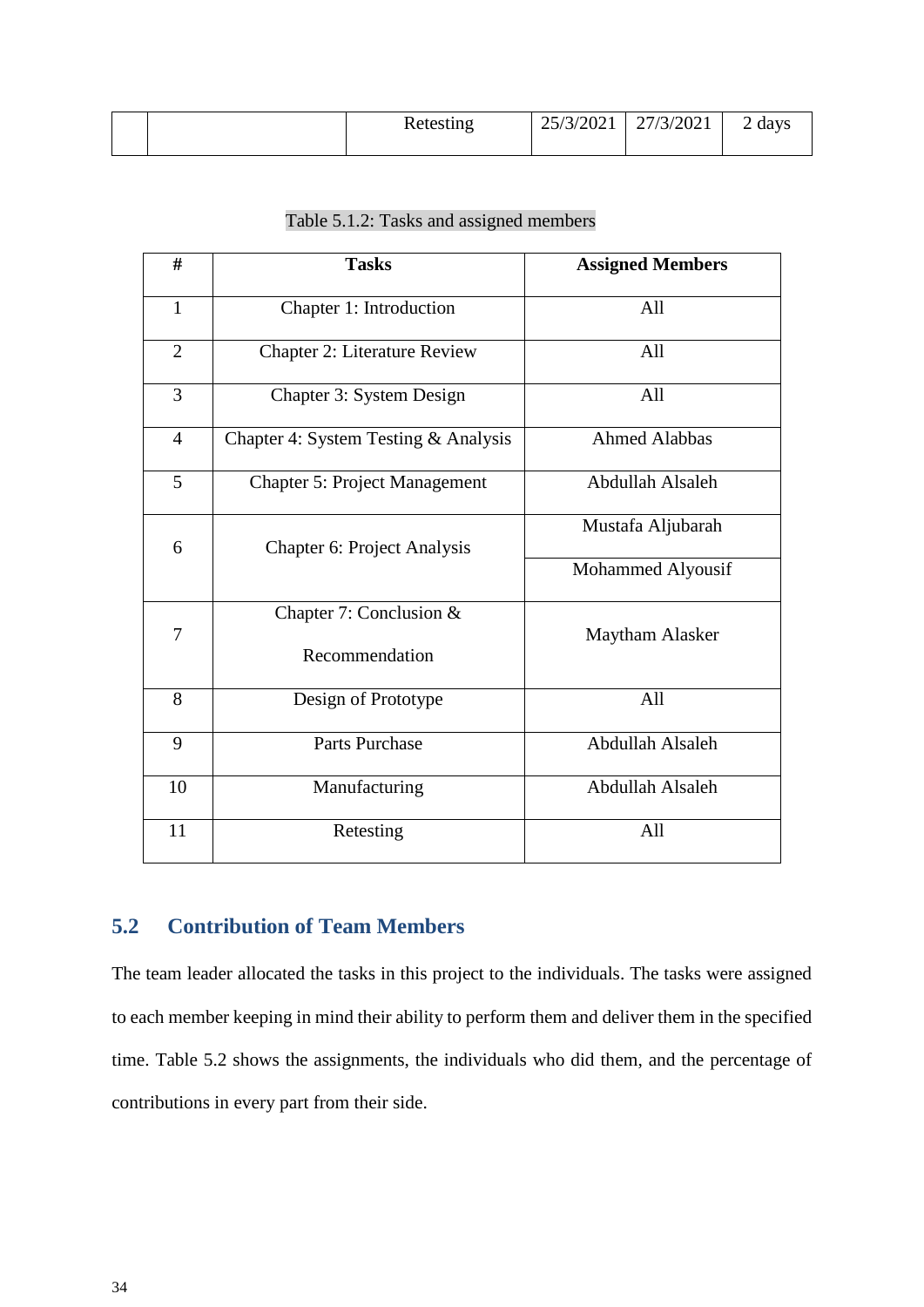| #              | <b>Tasks</b>                                   |                                                    | <b>Assigned</b><br><b>Members</b> | Cont. % |
|----------------|------------------------------------------------|----------------------------------------------------|-----------------------------------|---------|
| $\mathbf{1}$   | Chapter 1: Introduction                        | Project Definition &<br>Project Objectives         | Abdullah Alsaleh                  | 100%    |
|                |                                                | <b>Project Specifications</b><br>Applications      | <b>Mytham Alasker</b>             | 100%    |
| $\overline{2}$ | Chapter 2: Literature                          | Project Background                                 | Mohammad<br>Alyousif              | 100%    |
|                | Review                                         | Previous Work                                      | Mustafa Aljubarah                 | 100%    |
|                |                                                | <b>Comparative Study</b>                           | <b>Ahmed Alabbas</b>              | 100%    |
| 3              | Chapter 3: System Design                       | Design Constraints &<br>Design Methodology         | Abdullah Alsaleh                  | 100%    |
|                |                                                | <b>Engineering Design</b><br><b>Standards</b>      | Mustafa Aljubarah                 | 100%    |
|                |                                                | Theory & Theoretical<br>Calculations               | <b>Mytham Alasker</b>             | 100%    |
|                |                                                | Product Subsystems &<br>Selection of<br>Components | Mohammad<br>Alyousif              | 100%    |
|                |                                                | Manufacturing and<br>Assembly                      | <b>Ahmad Alabbas</b>              | 100%    |
| $\overline{4}$ | <b>Chapter 4: System Testing</b><br>& Analysis | Experimental Setup,<br>Sensors and data            | Ahmad Alabbas                     | 100%    |

## Table 5.2: Tasks the contribution of the members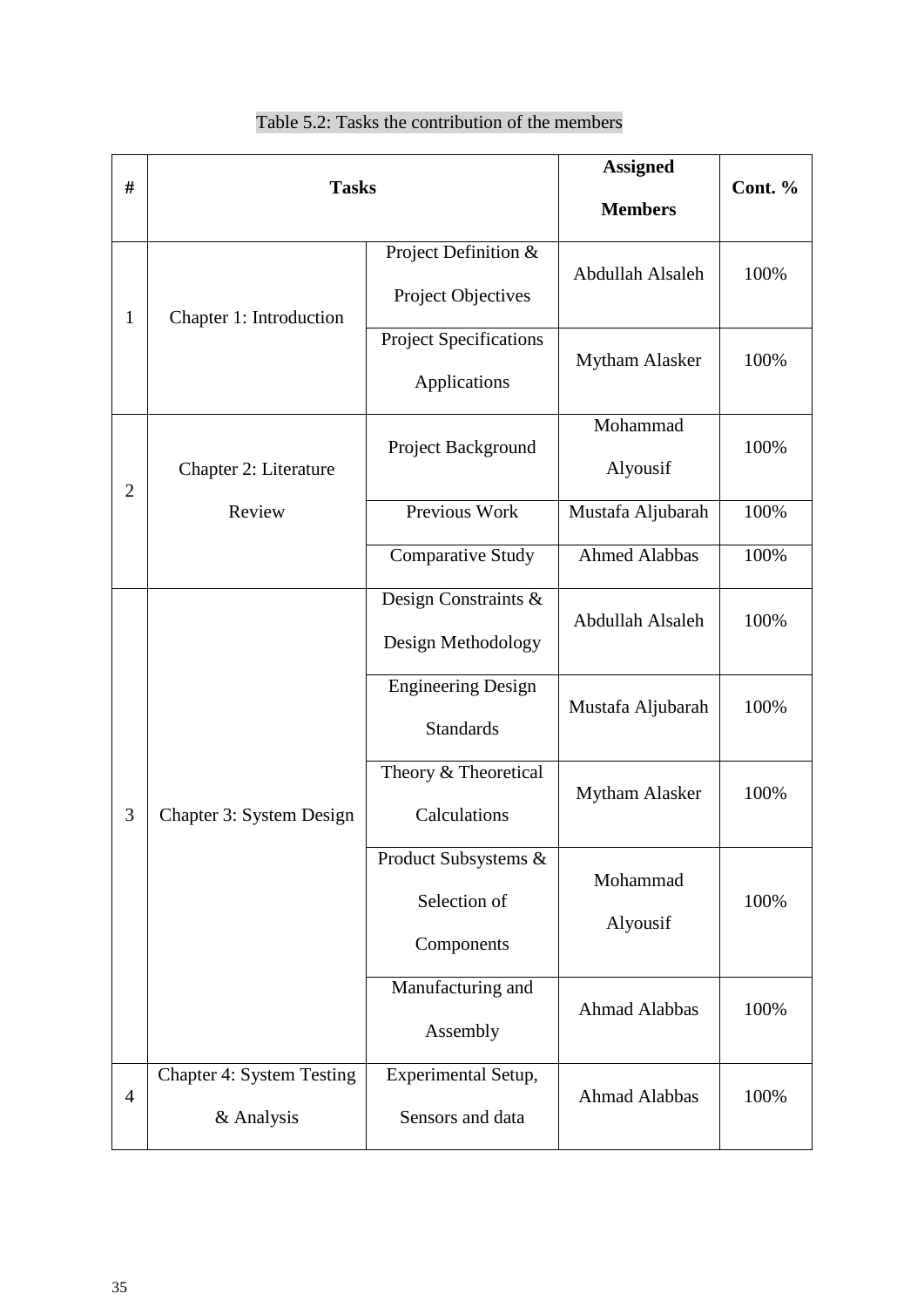|        |                                  | Results, Analysis and        |                   |           |
|--------|----------------------------------|------------------------------|-------------------|-----------|
|        |                                  | Discussion                   |                   |           |
|        | Chapter 5: Project<br>Management | Project Plan                 |                   |           |
|        |                                  | <b>Contribution of Team</b>  |                   |           |
|        |                                  | members                      |                   |           |
|        |                                  | Project Execution            |                   |           |
| 5      |                                  | Monitoring                   | Abdullah Alsaleh  | 100%      |
|        |                                  | Challenges & Decision        |                   |           |
|        |                                  | Making                       |                   |           |
|        |                                  | Project Bill of Material     |                   |           |
|        |                                  | $\&$ Budget                  |                   |           |
|        | Chapter 6: Project<br>Analysis   | Life Long Learning           | Mustafa Aljubarah | 100%      |
|        |                                  | <b>Impact of Engineering</b> |                   |           |
| 6      |                                  | Solution                     | Mohammad          | 100%      |
|        |                                  | <b>Contemporary Issues</b>   | Alyousif          |           |
|        |                                  | Addressed                    |                   |           |
|        | Chapter 7: Conclusion &          | Conclusion                   |                   |           |
| $\tau$ | Recommendation                   | Future                       | Mytham Alasker    | 100%      |
|        |                                  | Recommendation               |                   |           |
| 8      | Design of Prototype              | SolidWorks                   | All               | 21/2/2021 |
| 9      | <b>Parts Purchase</b>            | Car Battery                  |                   |           |
|        |                                  | Sensors                      | Abdullah Alsaleh  | 100%      |
|        |                                  | Light                        |                   |           |
|        |                                  | Wires                        |                   |           |
|        |                                  |                              |                   |           |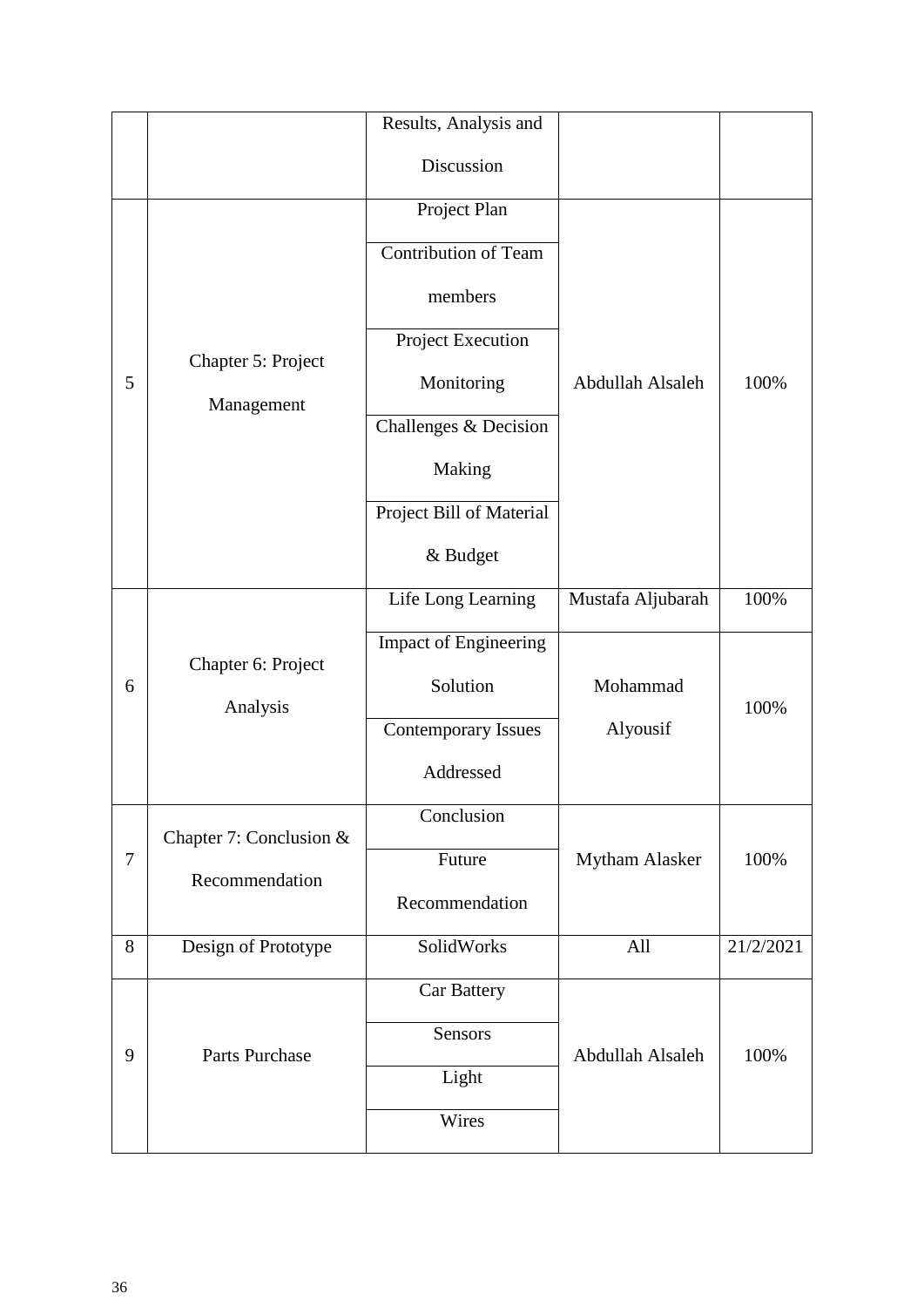|    |               | <b>Motors</b>                           |                  |      |
|----|---------------|-----------------------------------------|------------------|------|
| 10 | Manufacturing | 3D Printing                             | Abdullah Alsaleh | 100% |
| 11 | Testing       | <b>Changing Different</b><br>Wires      | All              | 100% |
|    |               | <b>Adding More Sensors</b><br>Retesting |                  |      |

## **5.3 Project Execution Monitoring**

During our task, we had numerous meetings, which identifies with improving our project. These meetings including the significant gathering and occasions that identified, which should be done regarding the project. In table 5.3 shows the rundown of meeting and different occasions for our project during spring semester 2021.

| Time / Date     | <b>Activities / Events</b>     |
|-----------------|--------------------------------|
| One time a week | <b>Assessment Class</b>        |
| Weekly          | Meeting with group members     |
| Biweekly        | Meeting with the advisor       |
| March 24, 2021  | Finishing $1st$ prototype      |
| April 8, 2021   | Midterm presentation           |
| March 17, 2021  | $1st$ test of the system       |
| April 17, 2021  | Finishing final prototype      |
| April 22, 2021  | Test the system                |
| April 22, 2021  | Final submission of the report |
| April 22, 2021  | Final presentation             |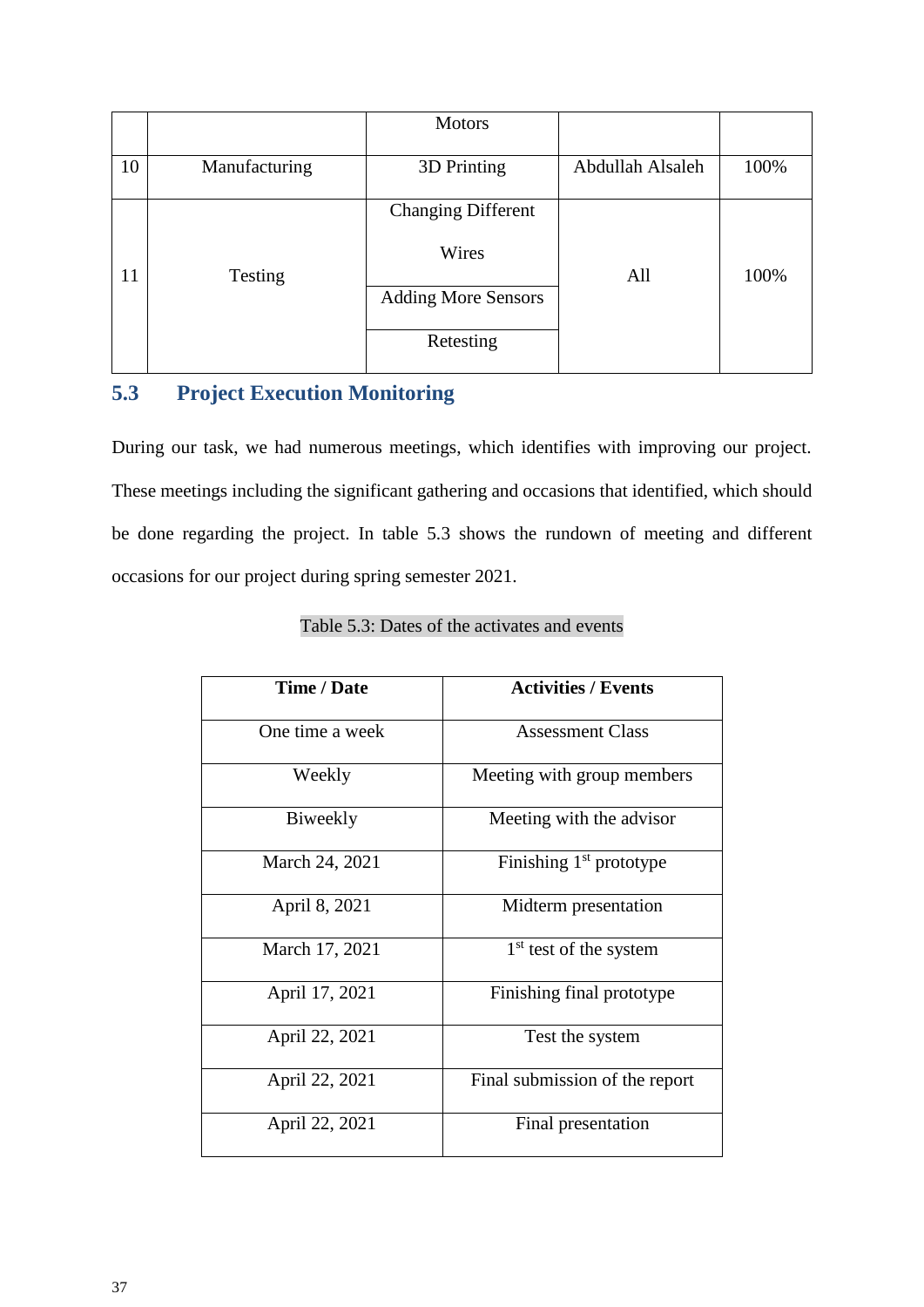#### **5.4 Challenges and Decision Making**

During the project stages, we confronted a few difficulties that influence the advancement of the project. The following difficulties are the main challenges we have confronted:

- 1- Device Problems
- 2- Testing
- 3- Design problems

#### **5.4.1: Equipment and Devices Problems**

In this project, we utilized different gadgets and sensors. Nevertheless, we had our share of difficulties with the sensors, but luckily, we prevail to tackle these issues, so the gadgets turned out great.

#### **Sensors:**

In sensors, we have utilized two kinds of sensors. The first is an ultrasonic sensor, which is an electronic gadget that measures the distance of an objective article by radiating ultrasonic sound waves, and converts the reflected sound into an electrical sign. The second sort is a line follower sensor, which is a gadget that helps the robots to recognize lines or close by objects. The sensor works by recognizing mirrored light coming from its own infrared LED. In the ultrasonic sensor, evidently, we purchased a wrecked ultrasonic sensor from the web it didn't give any sort of reading, so we supplanted it with another one from a close by store and it turned out great. The second sensor is the line follower sensors. We got them from the web and they were not the ones we needed for our project, so we requested the college to provide us with a couple of them and we utilized them in our testing and they worked impeccably.

#### **Testing and safety issues**

In testing, we did not have any problems with the body; however, we had few problems with the line follower sensor. We gathered some information regarding the sensor, and it seems like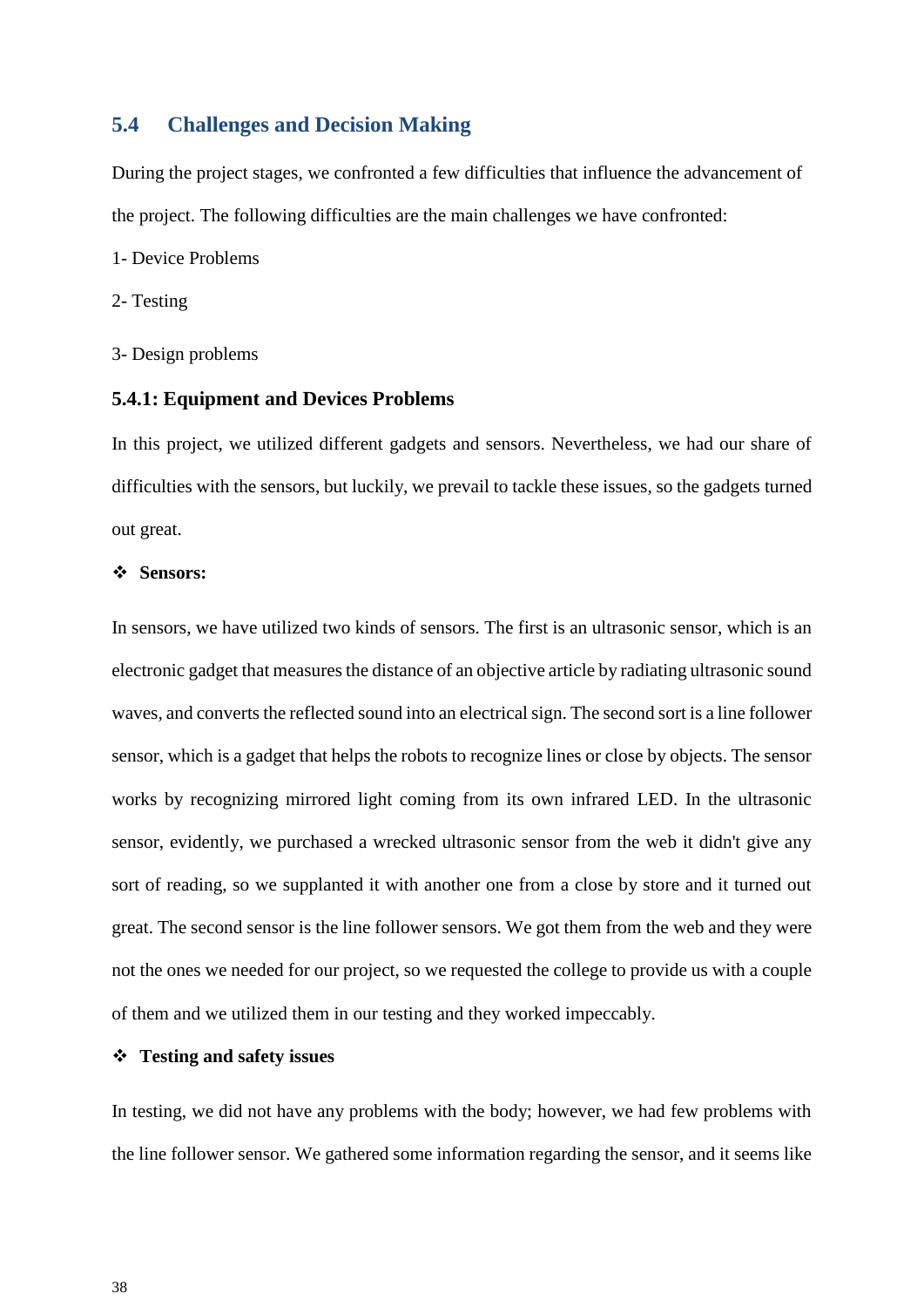it was a coding issue. With that being said there was no risk in making neither the project nor the use of it.

#### **Design Problems**

In our project, there was one main concern in the parts which are the wheels are set if they're going to be able to rotate without causing any issue or not. Nevertheless, our concern was for nothing. At the point when we printed the chassis we set the wheels, and they were a perfect fit and had enough room to rotate.

## **5.5 Project Bill of Materials and Budget**

Table 5.5 shows the materials that we bought and their expenses in Saudi Riyals (SAR).

| <b>Materials</b>            | <b>Costs (SAR)</b> |
|-----------------------------|--------------------|
| Car chassis                 | 349                |
| <b>Bluetooth</b> ship       | 39                 |
| Smart car robot gear motor  | 44                 |
| Wheels                      | 24                 |
| Car batteries               | 40                 |
| Arduino Uno                 | 45                 |
| Micro Servo                 | 28                 |
| Camera                      | 119                |
| Wires                       | 40                 |
| <b>Driver Motors</b>        | 40                 |
| <b>Ultrasonic Sensor</b>    | 28                 |
| <b>Line Tracking Sensor</b> | 44                 |
| <b>Battery</b> holder       | $\overline{7}$     |
| <b>Total</b>                | 847                |

#### Table 5.5: Bill of materials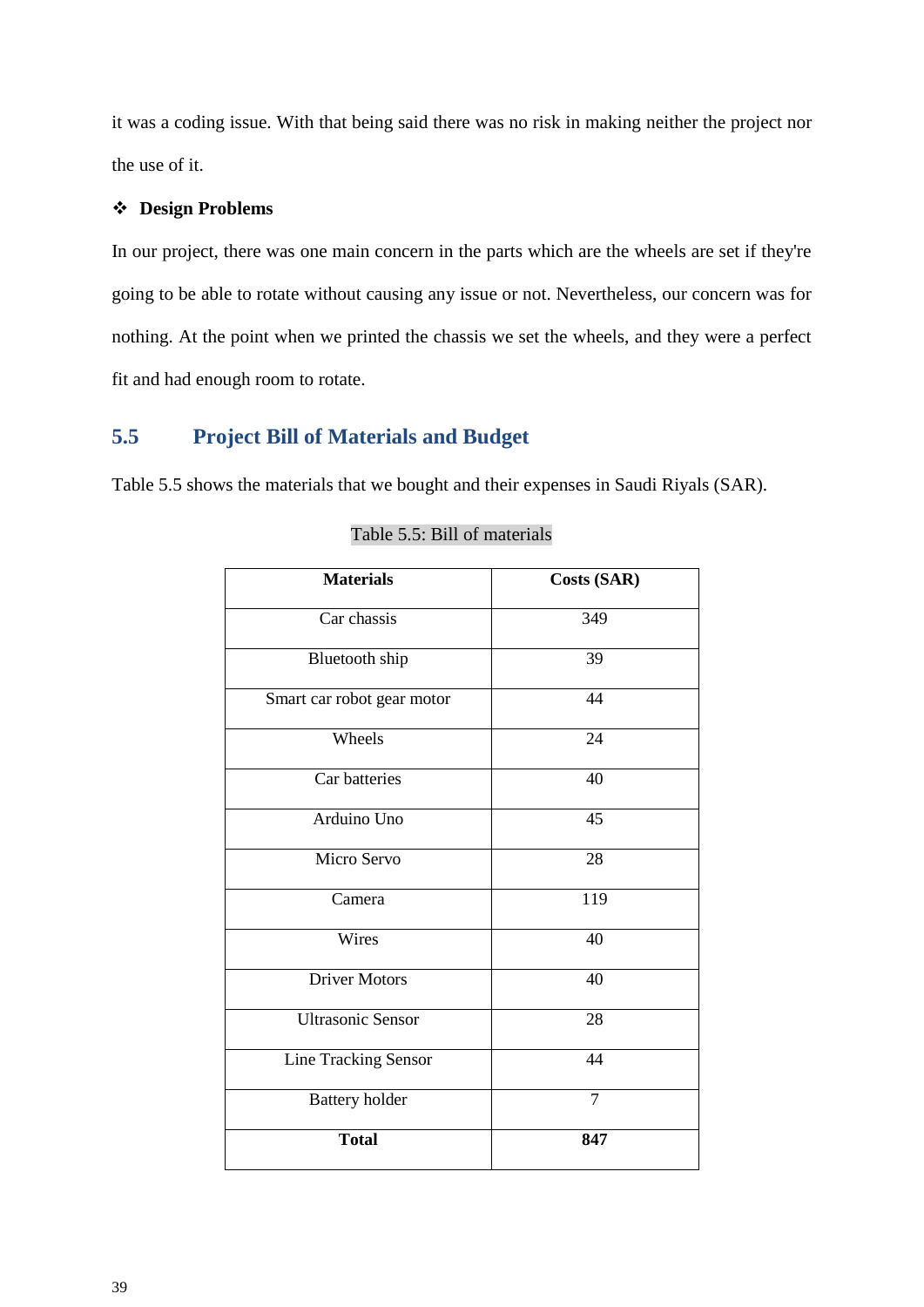## **Chapter 6: Project Analysis**

#### **6.1 Life-long Learning**

Like any project completed in life, it will end up with the acquisition of something new that will be added to our credit, whether it is knowledge, scientific, or even on the level of life thinking. In this project, we have a lot of experiences and skills that will definitely have an impact in the long run. And because there was a commitment to some basic skills in this project, such as working as a team and communicating between members of the team, we were able to succeed in achieving other skills, which are no less important than these two skills, in a wonderful way. In this section of the chapter, some of these experiences and skills will be explored in some detail.

#### **6.1.1: Software Skills**

Based on the fact that the nature of our project relied on designing a vehicle with specific specifications that would achieve the objectives of the project without obstacles, it was necessary to resort to some computer programs that were studied in previous semesters and which mainly contributed to the completion of the project as planned. For example, Solidworks program was used to design the vehicle's chassis according to the specified dimensions. Another software used in this project was the Arduino program which helped us in building a code that controls the speed of the motor, the ultrasonic sensor, and the Bluetooth technology. Among the programs that were used in this project is the Microsoft word that served us in writing the project report.

#### **6.1.2: Hardware Skills**

In this project, there are many components used to design the robotic vehicle. The main components were the Arduino Uno, the sensors, Bluetooth ship, and the Lithium battery. The ultrasonic sensor is used to detect objects. We used the line tracking sensor to make the vehicle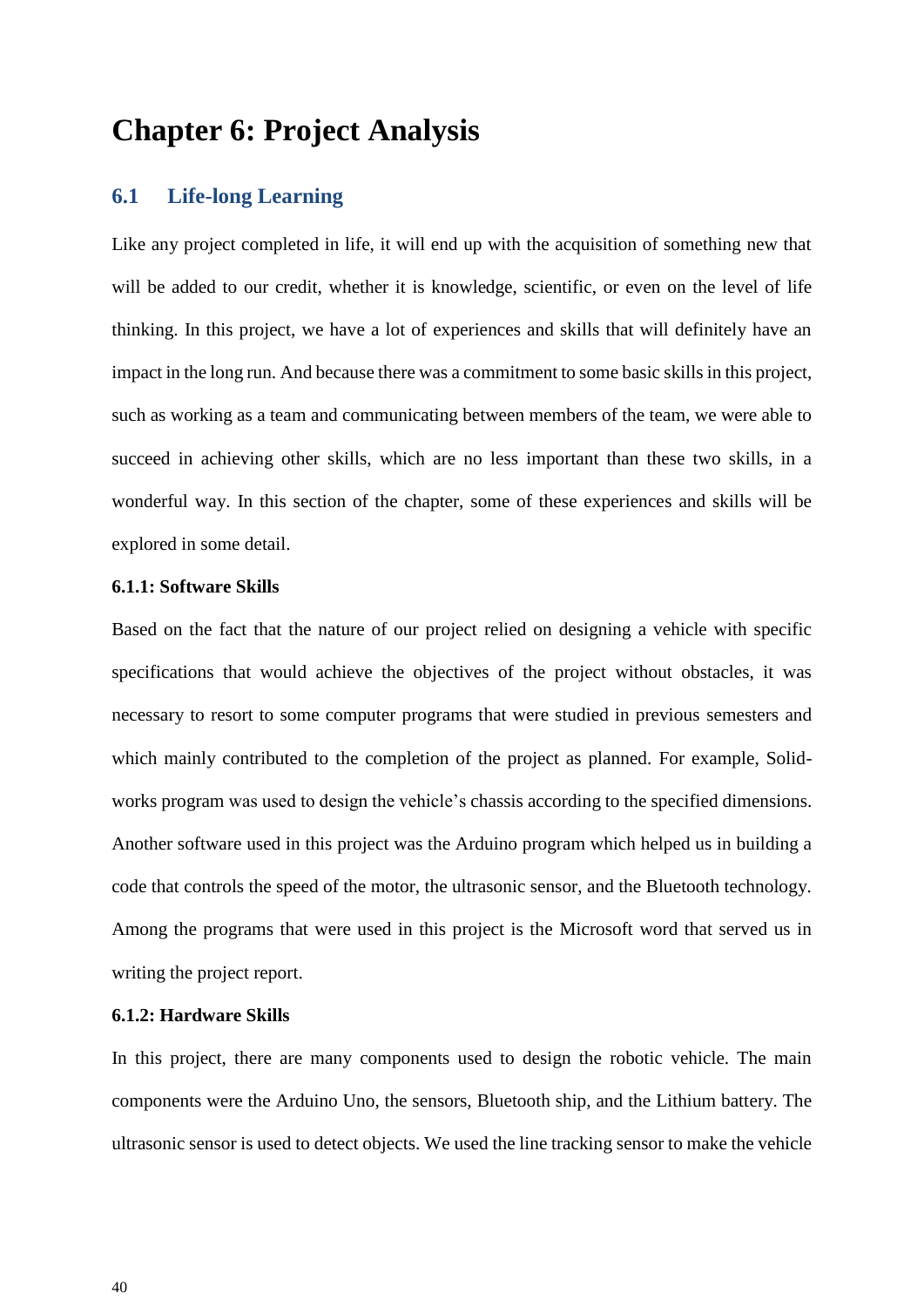following a certain path. The Bluetooth ship is used to enable us for remote controlling of the vehicle. The Lithium battery is used to supply power for the Arduino, Bluetooth ship, and the camera, which used to give live pictures during the inspection.

#### **6.1.3: Time Management Skills**

One of the most valuable skills that we were applying during our project was the time management. In our project, we were able to manage the tasks by using an important new mean which is the Gantt Chart that helped us in assigning proper needed time to fulfill each task. This Gantt chart helped us to finish the task on time. In the Gantt chart, we divided the large tasks to small tasks (subtasks) with its start and end time. This great tool helped to keep us in contact with the advisor about the weekly and monthly progress.

#### **6.1.4: Project Management**

To make sure that the project is going in the right path, we had to have a plan that mange the project. We started by assigning a leader for the project who is representing the team. We divided the tasks between the members of the team. Some of the tasks were to be done individually and some others as a team. Almost, we had a weekly meeting between the members and a monthly meeting with the advisor. This is in addition to the continuous weekly e-mail communication. All members were contributing in both the main tasks of the project, which were designing and manufacturing the prototype and researching and writing the report.

### **6.2 Impact of Engineering Solutions**

In this section, we will target some of the most critical aspects of engineering solutions in terms of their effectiveness. Those aspects are mostly concerned with the safety of technicians, the general economy, and ensuring less harm to the environment.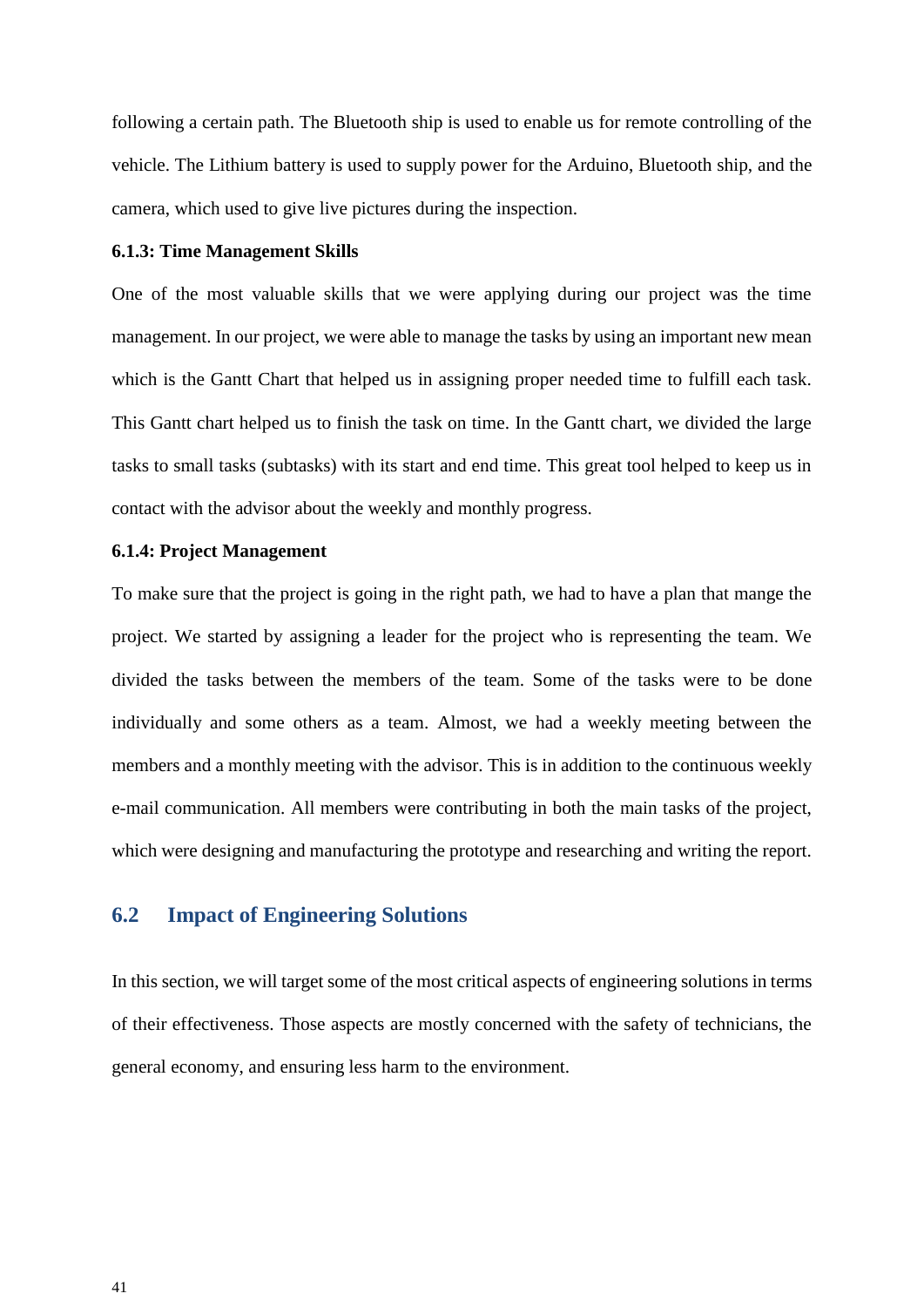#### **6.2.1: Safety**

Our project aims to reduce the risk of contamination on technicians and to avoid human error. For instance, nowadays we are relying on manpower and risking the lives of many people by exposing them to harmful chemical substances and other such materials. Where the robotic car will not have to face any of those obstacles.

#### **6.2.2: Economy**

When it comes to the economy, this project will save a huge amount of money by cutting the cost of labor by more than 50%. Not to mention that there will be a major cut in insurance costs and other compensation, along with their benefits. Another thing is that this robotic car only needs one operator, which will help minimize production costs. Furthermore, there will be a major increase in productivity and improvement in efficiency, since the robotic car has linetracking sensors. The most prominent issue with the car is the maintenance of the wheels, which can cost about 40 SAR/Month. This project as a whole will cost around 900 SAR.

| <b>Components</b>          | <b>Costs (SAR)</b> |
|----------------------------|--------------------|
| Car chassis                | 349                |
| Bluetooth ship             | 39                 |
| Smart car robot gear motor | 44                 |
| Wheels                     | 24                 |
| Car batteries              | 40                 |
| Arduino Uno                | 45                 |
| Micro Servo                | 28                 |

#### Table 6.2.2: Cost of the components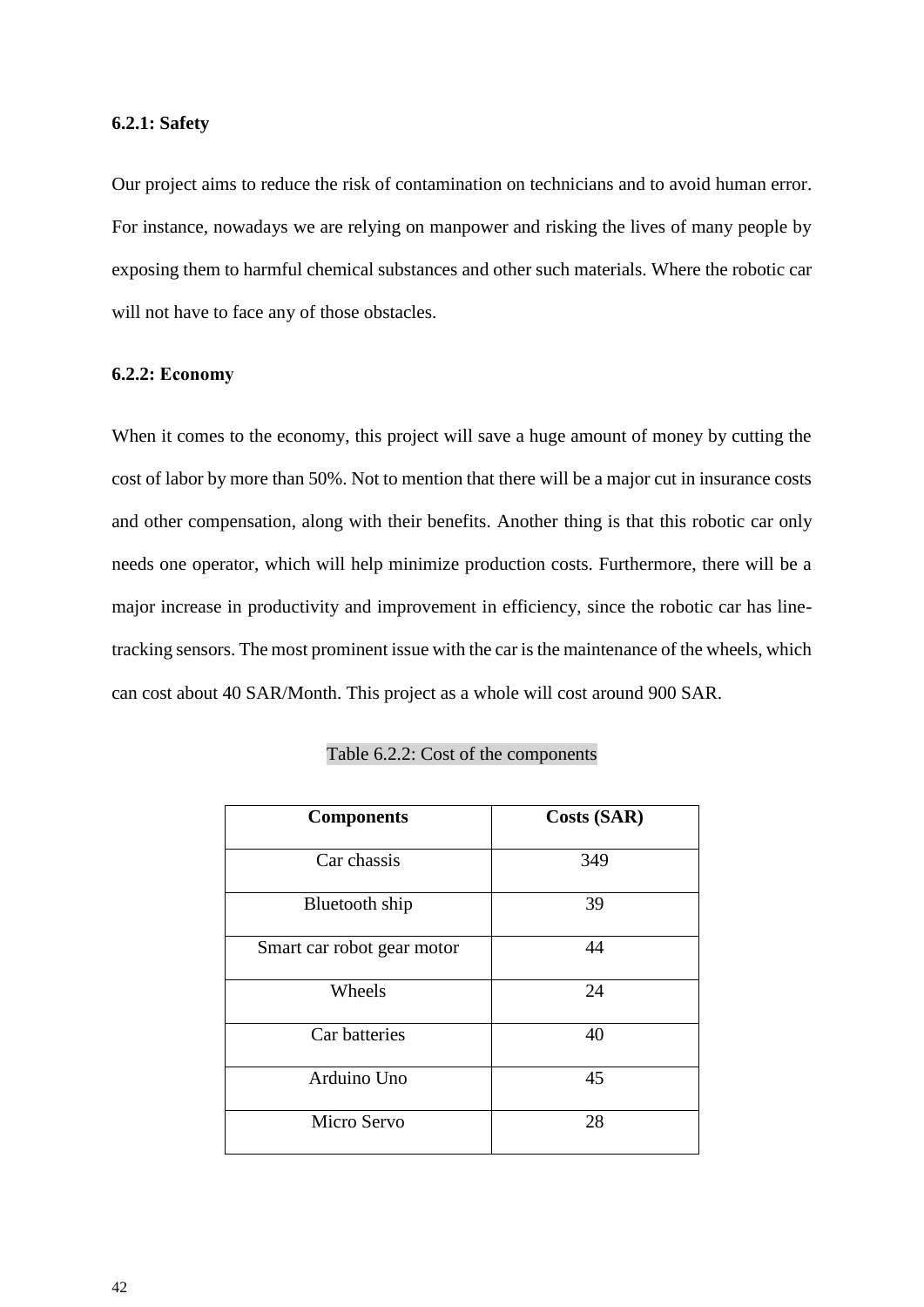| Camera                      | 119 |
|-----------------------------|-----|
| Wires                       | 40  |
| <b>Driver Motors</b>        | 40  |
| <b>Ultrasonic Sensor</b>    | 28  |
| <b>Line Tracking Sensor</b> | 44  |
| <b>Battery holder</b>       | 7   |
| <b>Total</b>                | 847 |

#### **6.2.3: Environmentally**

In the case of the environmental properties, we assured that the battery is rechargeable, which will lessen the dependency on fuel. Therefore, no carbon footprint will be produced, instead most materials used are recyclable. In this prototype, it can operate for up to 4 hours, and cover a distance of 4 to 5Km. Yet, we can assure with the technology advancing everyday we can double the time and distance.

## **6.3 Contemporary Issues Addressed**

Piping suffers a major issue due to chemical substance and other fluids running through them. Such as, corrosion, cracks, sediments and internal lining failure. In the long run of service and the exposure of the fluids. Specially, when most pipes are made of metal such cast iron and steel, the metal pipes will result to high rate of failure. For example, the case in Canada the failure rate of cast iron pipes can reach up to 39 bursts per 100km/year. While in Australia the failure rate of water mains is 20 bursts per 100km/year on average. Therefore, detecting the issue from its early stages is very important, which can reduce the loss of delivered material and save money significantly.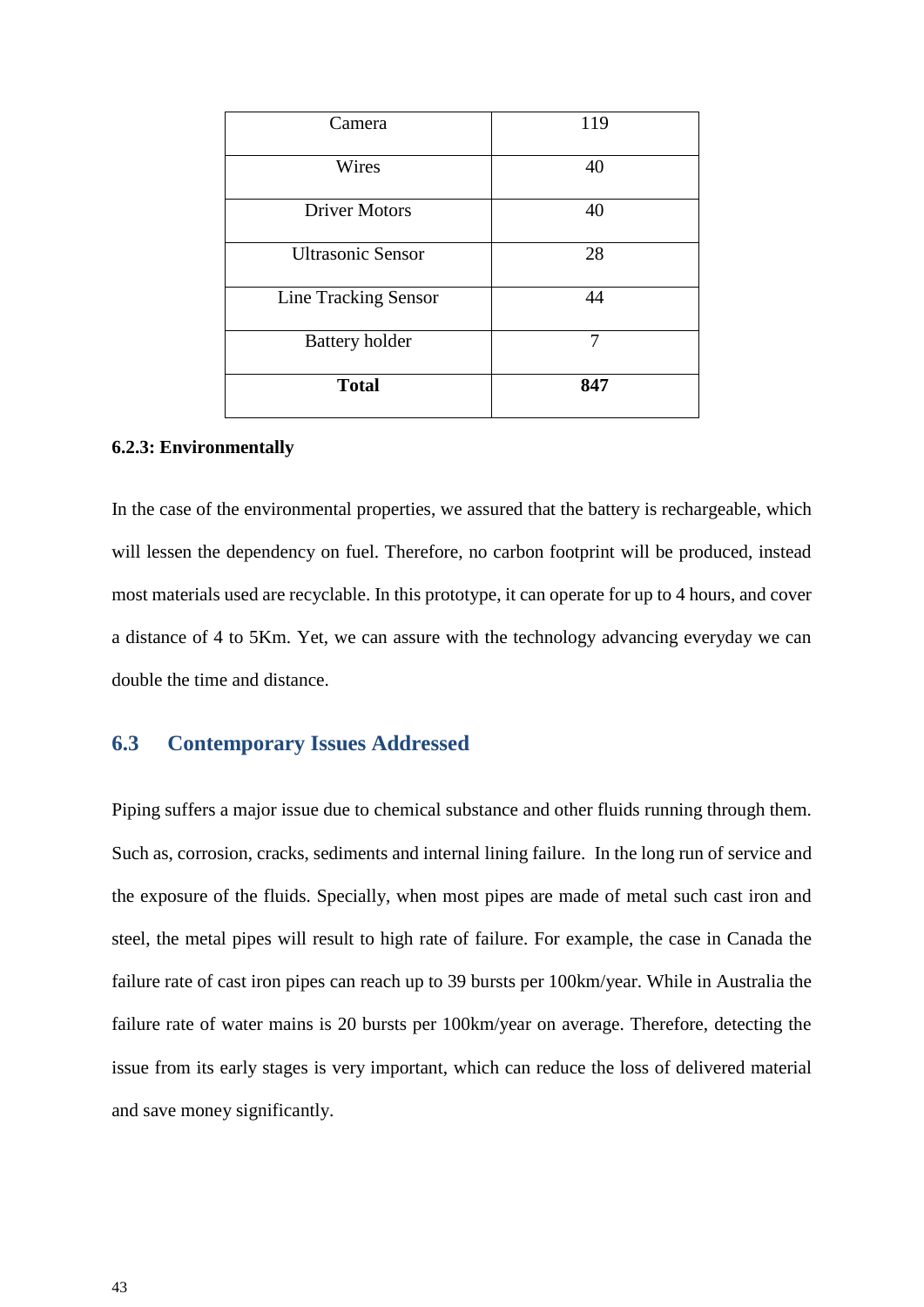## **Chapter 7: Conclusion and Recommendation**

## **7.1 Conclusion**

Every design, project or business it is important that you learn from it. Learn from your mistakes and improve on your skills. We enjoyed working together on this project. We all improved on our teamwork and communication skills. At the beginning of this project, it was not easy to work together. However, as we moved on, we all were very comfortable on working together as a team. I believed we developed a very nice working project and we put a lot of work and effort into it. We used everything that we learnt throughout our engineering courses in this project. From electrical things to using SolidWorks to draw our design, and also to program coding into the design. We made sure that our robot has enough torque to work properly without any problems. To end, working as a team is really fun, and it will benefit all of us in the long run. It was nice to develop a fully working project from simple ideas to a very complex design. I am really proud of what we have achieved.

#### **7.2 Future Recommendations**

There are many ideas that we thought of to make our project advanced. However, most of these ideas require us to spend a lot of money which was the issue that we have faced. We wanted to make our robot work on wireless instead of Bluetooth because Bluetooth only travels short distance. However, we faced problems working on wireless because we did not have enough budget. From the start, we decided that we do not want a basic design and that is my recommendation to anyone who is going to work on their senior design. Never look for an easy design nor should you look for a very complex design. When starting on your project, always make the most effort to do a full research to put your ideas together. Always work on you project as a team and share ideas with your group. Before working on your actual hands-on work, make sure you have all your ideas written down in order. Make sure your 3D design is clear and nice looking. Finally, make sure that you work on everything and finishing it before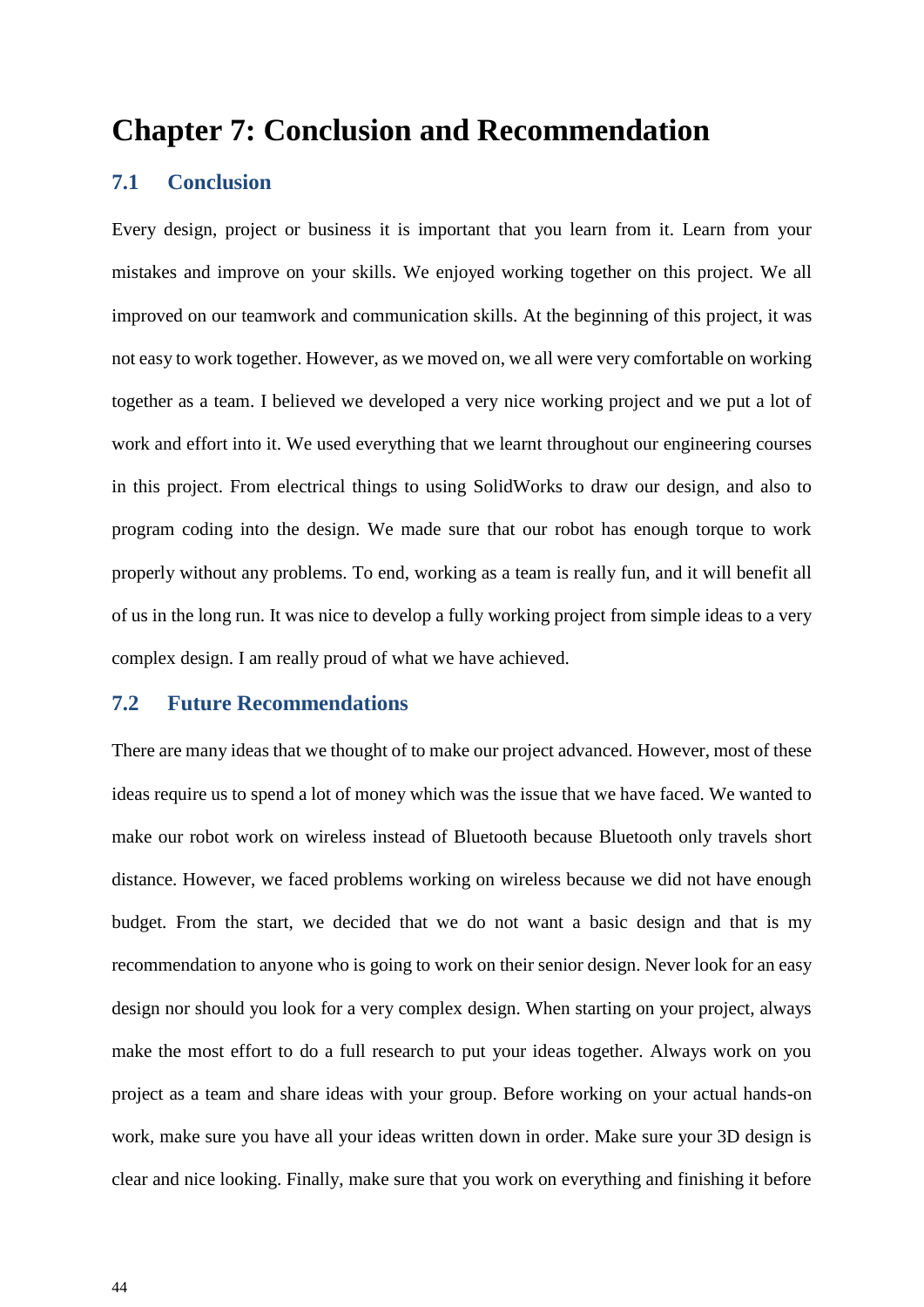the due time. So, you have enough time to do testing and more testing because it is very important to have a fully working project.